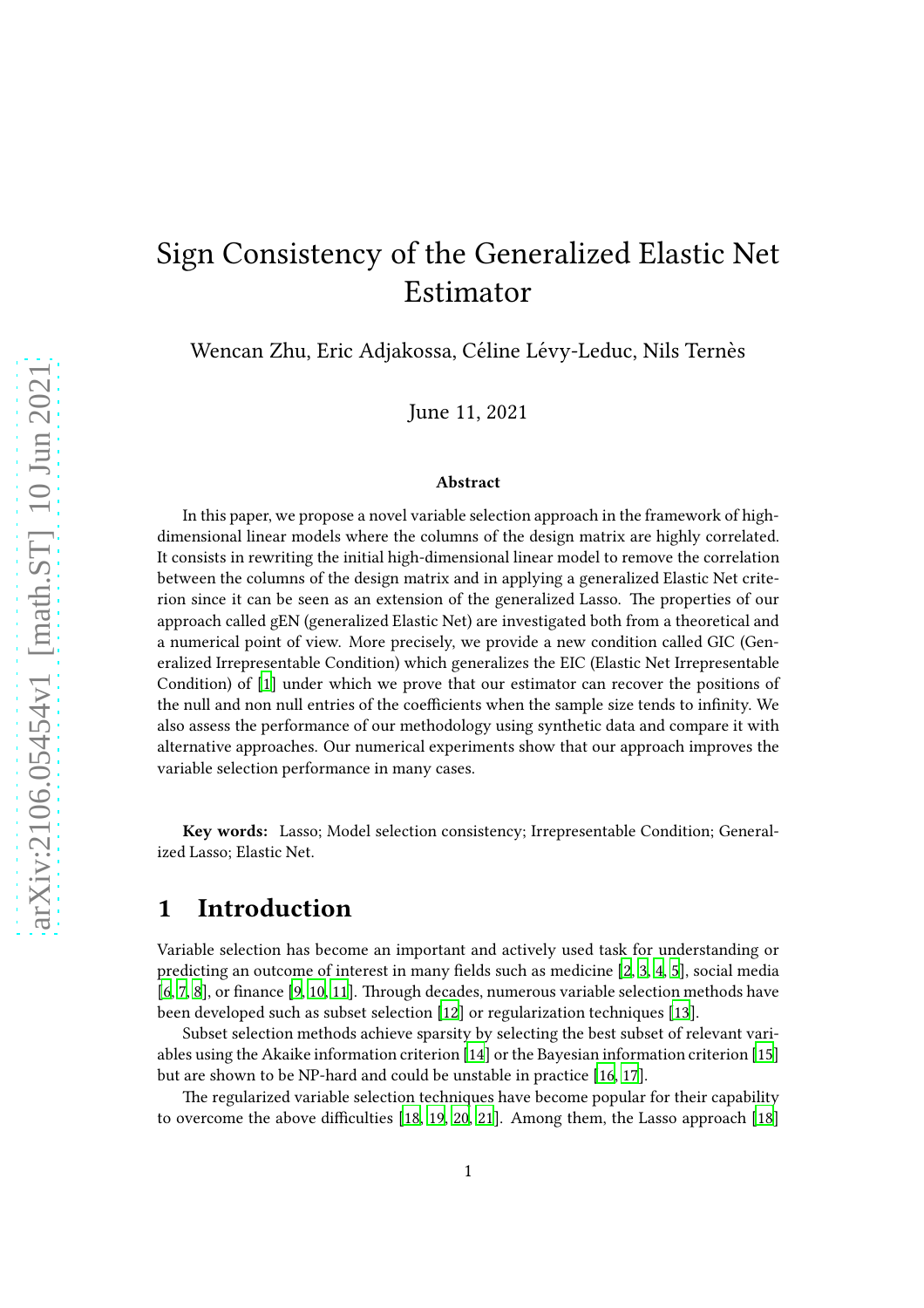<span id="page-1-1"></span>is one of the most popular and can be defined as follows. Let y satisfy the following linear model

$$
y = X\beta^* + \epsilon, \tag{1}
$$

where  $y = (y_1, \ldots, y_n)' \in \mathbb{R}^n$  is the response variable, ' denoting the transposition,  $X =$  $(X_1, ..., X_p)$  is the design matrix with *n* rows of observations on *p* covariates,  $\boldsymbol{\beta}^{\star} = (\beta_1^{\star})$  $\overrightarrow{A}_{1}, \ldots, \overrightarrow{B}_{p}^{\star}$  $\overrightarrow{B}_{p}^{\star}$  $\in$  $\mathbb{R}^p$  is a sparse vector, namely contains a lot of null components, and  $\boldsymbol{\epsilon}$  is a Gaussian vector with zero-mean and a covariance matrix equal to  $\sigma^2 \mathbb{I}_n$ ,  $\mathbb{I}_n$  denoting the identity matrix in  $\mathbb{R}^n$ . The Lasso approach estimates  $\beta^*$  with a sparsity enforcing constraint by minimizing the following penalized least-squares criterion:

$$
L_{\lambda}^{Lasso}(\boldsymbol{\beta}) = ||\mathbf{y} - \mathbf{X}\boldsymbol{\beta}||_2^2 + \lambda ||\boldsymbol{\beta}||_1,
$$
 (2)

where  $||a||_1 = \sum^p$  $\overline{k=1}$  $|a_k|$  denotes the  $\ell_1$  norm of the vector  $(a_1, \ldots, a_p)'$ ,  $||b||_2^2 = \sum^n$  $\overline{k=1}$  $b_k^2$  $k^2$  denotes the  $\ell_2$  norm of the vector  $(b_1, \ldots, b_n)'$ , and  $\lambda$  is a positive constant corresponding to the regularization parameter. The Lasso popularity largely comes from the fact that the resulting estimator Lasso

$$
\widehat{\boldsymbol{\beta}}^{Lasso}(\lambda) = \underset{\boldsymbol{\beta} \in \mathbb{R}^p}{\text{Argmin}} L_{\lambda}^{Lasso}(\boldsymbol{\beta})
$$

is sparse (has only a few nonzero entries), and sparse models are often preferred for their interpretability [\[22\]](#page-21-11). Moreover,  $\widehat{\bm{\beta}}^{Lasso}(\lambda)$  can be proved to be sign consistent under some assumptions, namely there exists  $\lambda$  such that

$$
\lim_{n\to\infty}\mathbb{P}\left(\text{sign}\left(\widehat{\boldsymbol{\beta}}^{Lasso}(\lambda)\right)=\text{sign}(\boldsymbol{\beta}^{\star})\right)=1,
$$

where sign(x) = 1 if  $x > 0$ , -1 if  $x < 0$  and 0 if  $x = 0$ . Before giving the conditions under which [\[22\]](#page-21-11) prove the sign consistency of  $\widehat{\bm{\beta}}^{Lasso}$  , we first introduce some notations. Without loss of generality, we shall assume as in [\[22\]](#page-21-11) that the first q components of  $\beta^{\star}$  are non null (*i.e.* the components that are associated to the active variables, and denoted as  $\beta_1^*$  $\binom{1}{1}$  and the last  $p - q$  components of  $\beta^*$  are null (*i.e.* the components that are associated to the non active variables, and denoted as  $\beta_2^*$  $\check{c}_2$ ). Moreover, we shall denote by  $\mathrm{X}_1$  (resp.  $\mathrm{X}_2$ ) the first  $q$ (resp. the last  $p - q$ ) columns of X. Hence,  $C_n = n^{-1}X'X$ , which is the empirical covariance matrix of the covariates, can be rewritten as follows:

$$
C_n = \begin{bmatrix} C_{11}^n & C_{12}^n \\ C_{21}^n & C_{22}^n \end{bmatrix},
$$

with  $C_{11}^n = n^{-1}X_1'X_1$ ,  $C_{12}^n = n^{-1}X_1'X_2$ ,  $C_{21}^n = n^{-1}X_2'X_1$ ,  $C_{22}^n = n^{-1}X_2'X_2$ . It is proved by Zhao and Yu in [\[22](#page-21-11)] that  $\widehat{\bm{\beta}}^{Lasso}(\lambda)$  is sign consistent when the following Irrepresentable Condition (IC) is satisfied:

<span id="page-1-0"></span>
$$
\left| \left( C_{21}^n (C_{11}^n)^{-1} \text{sign}(\boldsymbol{\beta}_1^{\star}) \right)_j \right| \le 1 - \alpha, \text{ for all } j,
$$
 (3)

where  $\alpha$  is a positive constant. In the case where  $p \gg n$ , Wainwright develops in [\[23\]](#page-21-12) the necessary and sufficient conditions, for both deterministic and random designs, on  $p, q$ , and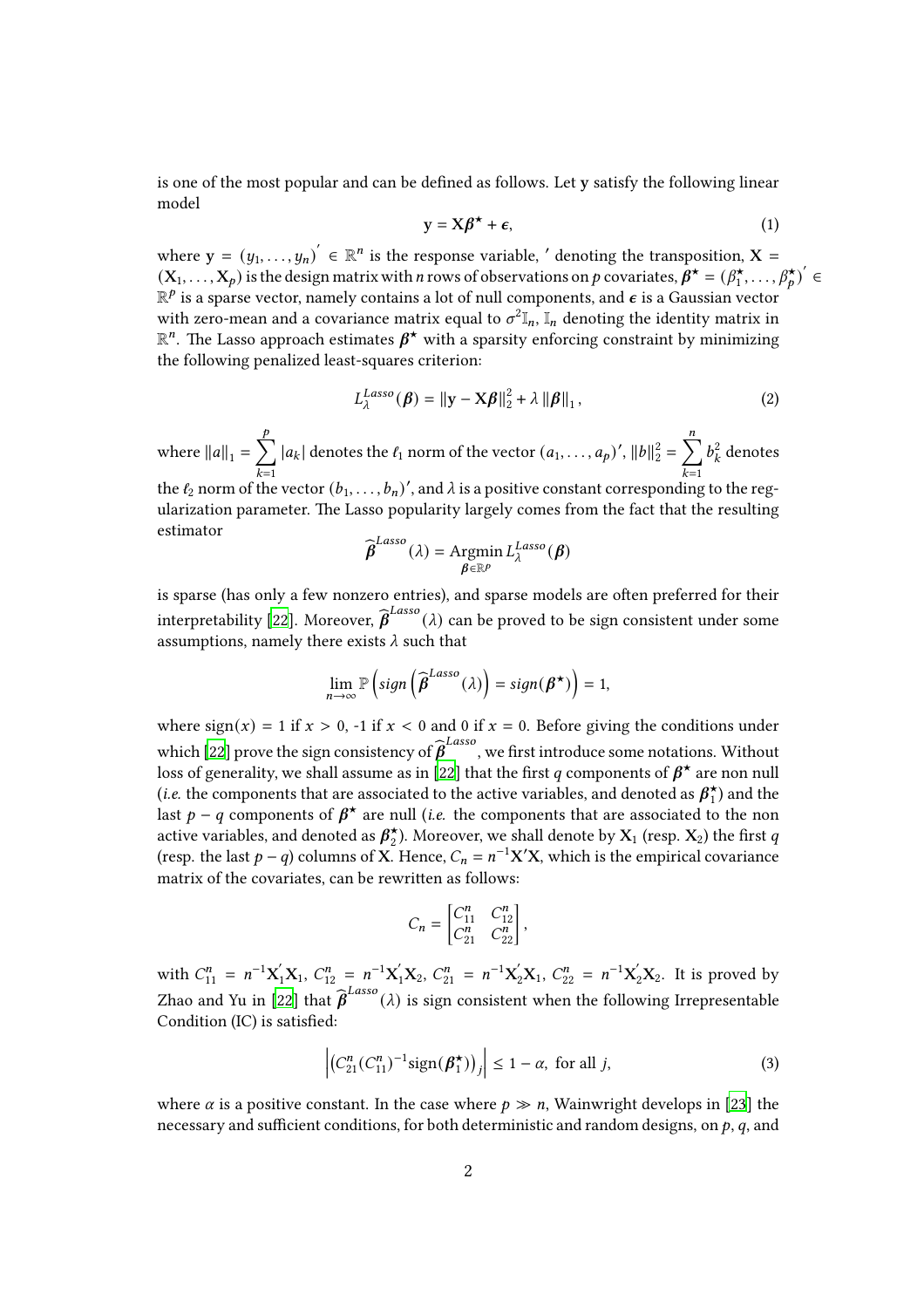$n$  for which it is possible to recover the positions of the null and non null components of  $\beta^{\star}$ , namely its support, using the Lasso.

When there are high correlations between covariates, especially the active ones, the  $C_{11}^n$  matrix may not be invertible, and the Lasso estimator fails to be sign consistent. To circumvent this issue, Zou and Hastie [\[20](#page-21-9)] introduced the Elastic Net estimator defined by:

<span id="page-2-0"></span>
$$
\widehat{\boldsymbol{\beta}}^{EN}(\lambda,\eta) = \underset{\boldsymbol{\beta}\in\mathbb{R}^p}{\text{Argmin}} L_{\lambda,\eta}^{EN}(\boldsymbol{\beta}),\tag{4}
$$

where

$$
L_{\lambda,\eta}^{EN}(\boldsymbol{\beta}) = \|\mathbf{y} - \mathbf{X}\boldsymbol{\beta}\|_2^2 + \lambda \|\boldsymbol{\beta}\|_1 + \eta \|\boldsymbol{\beta}\|_2 \text{ with } \lambda, \eta > 0.
$$

Yuan and Lin prove in [\[24\]](#page-21-13) that when the following Elastic Net Condition (EIC) is satisfied the Elastic Net estimator defined by [\(4\)](#page-2-0) is sign consistent when  $p$  and  $q$  are fixed: there exist positive  $\lambda$  and  $\eta$  such that

<span id="page-2-1"></span>
$$
\left| \left( C_{21}^n \left( C_{11}^n + \frac{\eta}{n} \mathbb{I}_q \right)^{-1} \left( \text{sign}(\boldsymbol{\beta}_1^{\star}) + \frac{2\eta}{\lambda} \boldsymbol{\beta}_1^{\star} \right) \right) \right| \le 1 - \alpha, \text{ for all } j.
$$
 (5)

Moreover, when p, q, and n go to infinity with  $p \gg n$ , Jia and Yu prove in [\[1\]](#page-20-0) that the sign consistency of the Elastic Net estimator holds if additionally to Condition [\(5\)](#page-2-1)  $n$  goes to infinity at a rate faster than  $q \log(p - q)$ .

In the case where the active and non active covariates are highly correlated, IC [\(3\)](#page-1-0) and EIC [\(5\)](#page-2-1) may be violated. To overcome this issue several approaches were proposed: the Standard PArtial Covariance (SPAC) method [\[25](#page-21-14)] and preconditioning approaches among others. Xue and Qu [\[25\]](#page-21-14) developed the so-called SPAC-Lasso which enjoys strong sign consistency in both finite-dimensional ( $p \le n$ ) and high-dimensional ( $p \gg n$ ) settings. However, the authors mentioned that the SPAC-Lasso method only selects the active variables that are not highly correlated to the non active ones, which may be a weakness of this approach. The preconditioning approaches consist in transforming the given data  $X$  and  $y$ before applying the Lasso criterion. For example,  $[26]$  and  $[27]$  proposed to left-multiply X, y and thus  $\epsilon$  in Model [\(1\)](#page-1-1) by specific matrices to remove the correlations between the columns of  $X$ . A major drawback of the latter approach, called HOLP (High dimensional Ordinary Least squares Projection), is that the preconditioning step may increase the variance of the error term and thus may alter the variable selection performance.

Recently, [\[5\]](#page-20-4) proposed another strategy under the following assumption:

<span id="page-2-2"></span>(A1) X is assumed to be a random design matrix such that its rows  $(x_i)_{1 \le i \le n}$  are i.i.d. zero-mean Gaussian random vectors having a covariance matrix equal to  $\Sigma$ .

More precisely, they propose to rewrite Model [\(1\)](#page-1-1) in order to remove the correlation existing between the columns of X. Let  $\Sigma^{-1/2} \coloneqq \bm{U} \bm{D}^{-1/2} \bm{U}^T$  where  $\bm{U}$  and  $\bm{D}$  are the matrices involved in the spectral decomposition of the symmetric matrix  $\Sigma$  given by:  $\Sigma = UDU^{T},$ then, denoting  $\widetilde{\mathbf{X}} = \mathbf{X} \Sigma^{-1/2}$ , [\(1\)](#page-1-1) can be rewritten as follows:

 $\sim$ 

$$
y = \widetilde{X}\widetilde{\beta}^{\star} + \epsilon, \tag{6}
$$

where  $\widetilde{\boldsymbol{\beta}}^{\star} = \sum_{i=1}^{N} \boldsymbol{\beta}^{\star} := \boldsymbol{U} \boldsymbol{D}^{1/2} \boldsymbol{U}^{T} \boldsymbol{\beta}^{\star}$ . With such a transformation, the covariance matrix of the *n* rows of  $\widetilde{X}$  is equal to identity and the columns of  $\widetilde{X}$  are thus uncorrelated. The advantage of such a transformation with respect to the preconditioning approach proposed by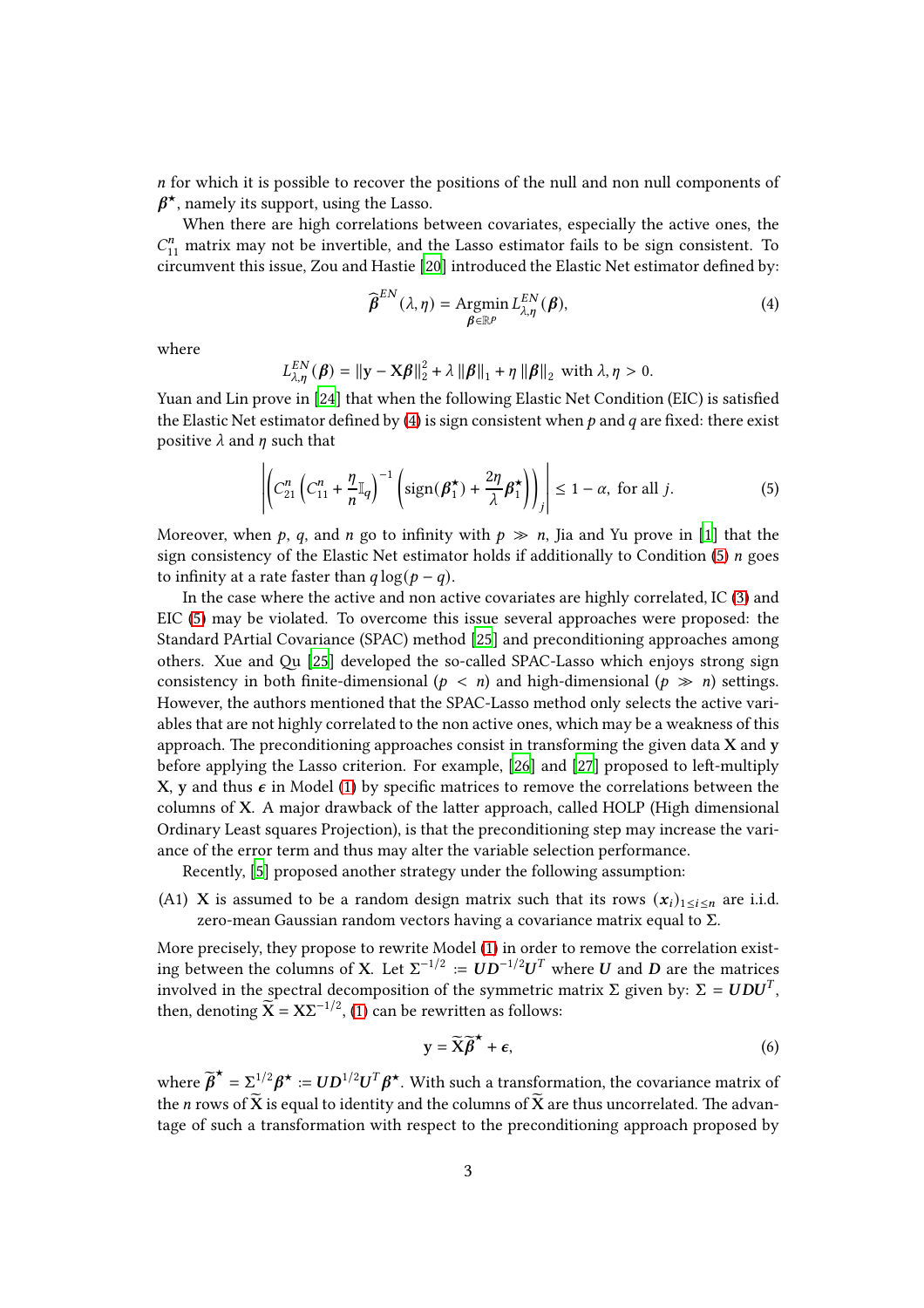[\[27](#page-22-1)] is that the error term  $\epsilon$  is not modified thus avoiding an increase of the noise which can overwhelm the benefits of a well conditioned design matrix. Their approach then consists in minimizing the following criterion with respect to  $\beta$ :

$$
\left\|\mathbf{y} - \widetilde{\mathbf{X}}\widetilde{\boldsymbol{\beta}}\right\|_{2}^{2} + \lambda \left\|\Sigma^{-1/2}\widetilde{\boldsymbol{\beta}}\right\|_{1},\tag{7}
$$

where  $\widetilde{X} = X\Sigma^{-1/2}$  in order to ensure a sparse estimation of  $\beta^{\star}$  thanks to the penalization by the  $\ell_1$  norm. This criterion actually boils down to the Generalized Lasso proposed by [\[28](#page-22-2)]:

$$
L_{\lambda}^{genlasso}(\widetilde{\boldsymbol{\beta}}) = \left\| \mathbf{y} - \widetilde{\mathbf{X}} \widetilde{\boldsymbol{\beta}} \right\|_{2}^{2} + \lambda \left\| D\widetilde{\boldsymbol{\beta}} \right\|_{1}, \text{ with } \lambda > 0 \tag{8}
$$

and  $D = \Sigma^{-1/2}$ .

Since, as explained in [\[28](#page-22-2)], some problems may occur when the rank of the design matrix is not full, we will consider in this paper the following criterion:

$$
L_{\lambda,\eta}^{gEN}(\widetilde{\boldsymbol{\beta}}) = \left\| \mathbf{y} - \widetilde{\mathbf{X}} \widetilde{\boldsymbol{\beta}} \right\|_{2}^{2} + \lambda \left\| \Sigma^{-1/2} \widetilde{\boldsymbol{\beta}} \right\|_{1} + \eta \left\| \widetilde{\boldsymbol{\beta}} \right\|_{2}^{2}, \text{ with } \lambda, \eta > 0. \tag{9}
$$

Since it consists in adding an  $L_2$  penalty part to the Generalized Lasso as in the Elastic Net, we will call it generalized Elastic Net (gEN). We prove in Section [2](#page-4-0) that under Assumption [\(A1\)](#page-2-2) and the Generalized Irrepresentable Condition (GIC) [\(12\)](#page-3-0) given below among others,  $\hat{\hat{\boldsymbol{\beta}}}$  is a sign-consistent estimator of  $\boldsymbol{\beta}^\star$  where  $\widehat{\boldsymbol{\beta}}$  is defined by

<span id="page-3-2"></span><span id="page-3-1"></span>
$$
\widehat{\boldsymbol{\beta}} = \Sigma^{-1/2} \widehat{\vec{\boldsymbol{\beta}}},\tag{10}
$$

<span id="page-3-0"></span>.

with

$$
\widehat{\widetilde{\boldsymbol{\beta}}} = \operatorname{Argmin}_{\widetilde{\boldsymbol{\beta}}} L_{\lambda, \eta}^{gEN} \left( \widetilde{\boldsymbol{\beta}} \right), \tag{11}
$$

 $L_{\lambda,\eta}^{gEN}\left(\widetilde{\pmb{\beta}}\right)$  being defined in Equation [\(9\)](#page-3-1). The Generalized Irrepresentable Condition (GIC) can be stated as follows: There exist  $\lambda$ ,  $\eta$ ,  $\alpha$ ,  $\delta_4 > 0$  such that for all *j*,

$$
\mathbb{P}\left(\left|\left((C_{21}^n + \frac{\eta}{n}\Sigma_{21})(C_{11}^n + \frac{\eta}{n}\Sigma_{11})^{-1}\left(\text{sign}(\beta_1^{\star}) + \frac{2\eta}{\lambda}\beta_1^{\star}\right) - \frac{2\eta}{\lambda}\Sigma_{21}\beta_1^{\star}\right)\right| \le 1 - \alpha\right) = 1 - o\left(e^{-n^{\delta_4}}\right)
$$
\n(12)

Note that GIC coincides with EIC when X is not random and  $\Sigma = \mathbb{I}_p$ . Moreover, GIC does not require  $C_{11}^n$  to be invertible. Since EIC and IC are both particular cases of GIC, if the IC or EIC holds, then there exist  $\lambda$  or  $\eta$  such that the GIC holds.

The rest of the paper is organized as follows. Section [2](#page-4-0) is devoted to the theoretical results of the paper. More precisely, we prove that under some mild conditions  $\hat{\beta}$  defined in [\(10\)](#page-3-2) is a sign-consistent estimator of  $\beta^{\star}$ . To support our theoretical results, some numerical experiments are presented in Section [3.](#page-5-0) The proofs of our theoretical results can be found in Section [5.](#page-8-0)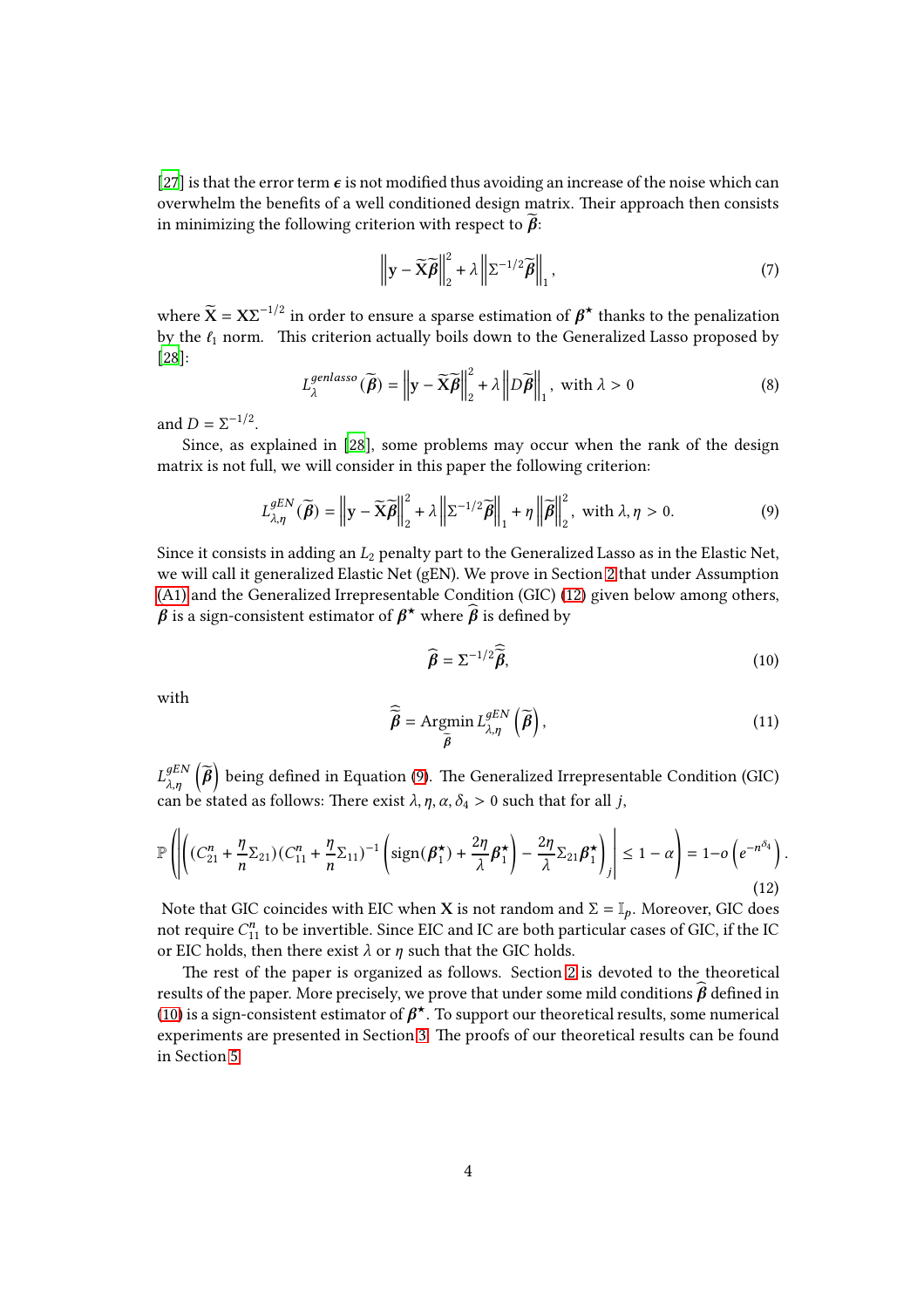## <span id="page-4-0"></span>2 Theoretical results

The goal of this section is to establish the sign consistency of the Generalized Elastic Net estimator defined in [\(10\)](#page-3-2). To prove this result, we shall use the following lemma.

<span id="page-4-1"></span>**Lemma 2.1.** Let y satisfying Model [\(1\)](#page-1-1) under Assumption [\(A1\)](#page-2-2) and  $\widehat{\boldsymbol{\beta}}$  be defined in [\(10\)](#page-3-2). Then,

$$
\mathbb{P}\left(\text{sign}\left(\widehat{\boldsymbol{\beta}}\right) = \text{sign}(\boldsymbol{\beta}^\star)\right) \ge \mathbb{P}\left(A_n \cap B_n\right),\tag{13}
$$

where

$$
A_n := \left\{ \left| \left( \mathcal{C}_{11}^{n,\Sigma} \right)^{-1} W_n(1) \right| < \sqrt{n} \left( \left| \boldsymbol{\beta}_1^{\star} \right| - \frac{\lambda}{2n} \left| \left( \mathcal{C}_{11}^{n,\Sigma} \right)^{-1} sign(\boldsymbol{\beta}_1^{\star}) \right| - \frac{\eta}{n} \left| \left( \mathcal{C}_{11}^{n,\Sigma} \right)^{-1} \Sigma_{11} \boldsymbol{\beta}_1^{\star} \right| \right) \right\},
$$

$$
B_n := \left\{ \left| \mathcal{C}_{21}^{n,\Sigma} \left( \mathcal{C}_{11}^{n,\Sigma} \right)^{-1} W_n(1) - W_n(2) \right| \leq \frac{\lambda}{2\sqrt{n}} - \frac{\lambda}{2\sqrt{n}} \left| \mathcal{C}_{21}^{n,\Sigma} \left( \mathcal{C}_{11}^{n,\Sigma} \right)^{-1} \left( sign(\beta_1^{\star}) + \frac{2\eta}{\lambda} \Sigma_{11} \beta_1^{\star} \right) - \frac{2\eta}{\lambda} \Sigma_{21} \beta_1^{\star} \right| \right\},\
$$

<span id="page-4-2"></span>and

$$
\mathcal{C}_{11}^{n,\Sigma} = C_{11}^n + \frac{\eta}{n} \Sigma_{11}, \ \mathcal{C}_{21}^{n,\Sigma} = C_{21}^n + \frac{\eta}{n} \Sigma_{21}, \ W_n = \frac{1}{\sqrt{n}} X' \epsilon = \begin{bmatrix} W_n(1) \\ W_n(2) \end{bmatrix}, \tag{14}
$$

with

$$
W_n(1) = \frac{1}{\sqrt{n}} X_1' \epsilon \text{ and } W_n(2) = \frac{1}{\sqrt{n}} X_2' \epsilon.
$$

The proof of Lemma [2.1](#page-4-1) is given in Section [5.](#page-8-0)

The following theorem gives the conditions under which the sign consistency of the generalized Elastic Net estimator  $\hat{\beta}$  defined in [\(10\)](#page-3-2) holds.

<span id="page-4-6"></span>**Theorem 2.2.** Assume that y satisfies Model [\(1\)](#page-1-1) under Assumption [\(A1\)](#page-2-2) with  $p = p_n$  is such that  $p_n \exp(n^{-\delta})$  tends to 0 as n tends to infinity for all positive  $\delta$ . Assume also that there exist some positive constants  $M_1, M_2, M_3$  and  $\alpha$  satisfying

$$
M_1 < \frac{\beta_{\min}^2}{9\sigma^2} \quad \text{and} \quad \frac{\sqrt{2 + \sqrt{2}}\sqrt{M_3}\sigma}{\alpha} < \frac{\beta_{\min}}{3M_2\sqrt{q}},\tag{15}
$$

<span id="page-4-7"></span><span id="page-4-4"></span>and that there exist  $\lambda > 0$  and  $\eta > 0$  such that [\(12\)](#page-3-0) and

<span id="page-4-5"></span><span id="page-4-3"></span>
$$
\frac{\lambda}{n} < \frac{2\beta_{\min}}{3M_2\sqrt{q}},\tag{16}
$$

$$
\frac{\lambda}{n} \ge \frac{2\sqrt{2 + \sqrt{2}}\sqrt{M_3}\sigma}{\alpha},\tag{17}
$$

$$
\frac{\eta}{n} < \frac{1}{3M_2 \lambda_{\text{max}} \left( \Sigma_{11} \right)} \times \frac{\beta_{\text{min}}}{\left\| \beta_1^{\star} \right\|_2},\tag{18}
$$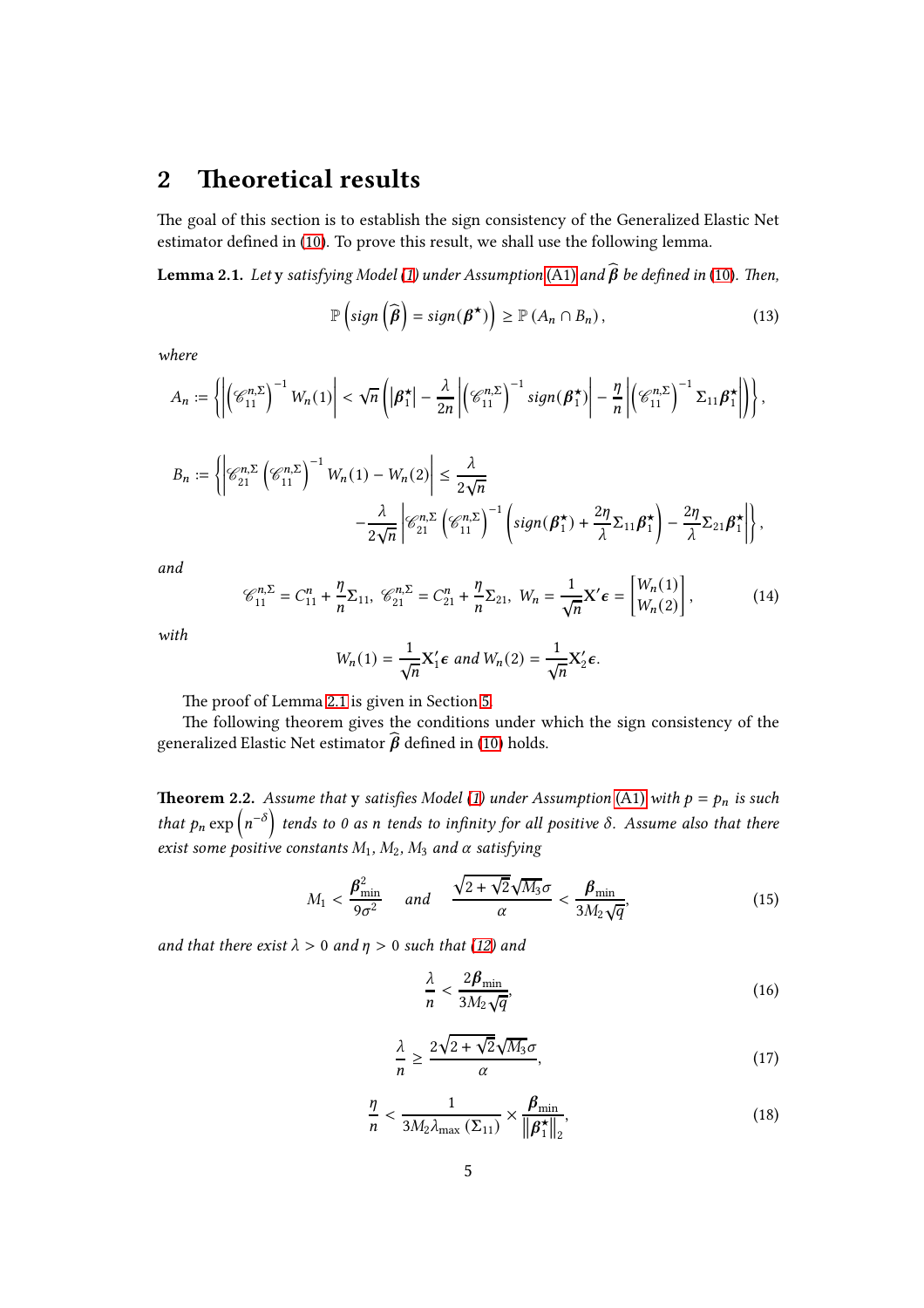<span id="page-5-3"></span>hold as *n* tends to infinity, where  $\beta_{\min} = \min_{1 \le j \le q}$  $\begin{array}{c} \n\downarrow \\ \n\downarrow \n\end{array}$  $(\beta_1^{\star}$  $_{1}^{\star}$ )<sub>j</sub>  $\vert$ . Suppose also that there exist some positive constants  $\delta_1$ ,  $\delta_2$ ,  $\delta_3$  such that, as  $n \to \infty$ ,

<span id="page-5-2"></span>
$$
\mathbb{P}\left(\lambda_{\max}\left(H_A H'_A\right) \leq M_1\right) = 1 - o\left(e^{-n^{\delta_1}}\right),\tag{19}
$$

$$
\mathbb{P}\left(\lambda_{\max}\left(\left(\mathscr{C}_{11}^{n,\Sigma}\right)^{-1}\right)\leq M_2\right)=1-o\left(e^{-n^{\delta_2}}\right),\tag{20}
$$

$$
\mathbb{P}\left(\lambda_{\max}\left(H_B H'_B\right) \leq M_3\right) = 1 - o\left(e^{-n^{\delta_3}}\right),\tag{21}
$$

<span id="page-5-4"></span>where  $\lambda_{\text{max}}(A)$  denotes the largest eigenvalue of A,

$$
H_A = \frac{1}{\sqrt{n}} \left( \mathcal{C}_{11}^{n,\Sigma} \right)^{-1} \mathbf{X}_1' \text{ and } H_B = \frac{1}{\sqrt{n}} \left( \mathcal{C}_{21}^{n,\Sigma} \left( \mathcal{C}_{11}^{n,\Sigma} \right)^{-1} \mathbf{X}_1' - \mathbf{X}_2' \right),
$$

 $\mathscr{C}_{11}^{n,\Sigma}$  and  $\mathscr{C}_{21}^{n,\Sigma}$  being defined in [\(14\)](#page-4-2) and  $\mathbf{X}_1$  (resp.  $\mathbf{X}_2$ ) denoting the first  $q$  (resp. the last  $p-q$ )  $columns$  of  $X$ . Then,

$$
\mathbb{P}\left(\text{sign}\left(\widehat{\boldsymbol{\beta}}\right)=\text{sign}(\boldsymbol{\beta}^\star)\right)\to 1, \text{ as } n\to\infty,
$$

where  $\widehat{\boldsymbol{\beta}}$  is defined in [\(10\)](#page-3-2).

Note that Conditions [\(16\)](#page-4-3) and [\(17\)](#page-4-4) are consistent thanks to [\(15\)](#page-4-5).

The proof of Theorem [2.2](#page-4-6) is given in Section [5](#page-8-0) and a discussion on the assumptions of Theorem [2.2](#page-4-6) is provided in Section [3.](#page-5-0)

### <span id="page-5-0"></span>3 Numerical experiments

<span id="page-5-1"></span>The goal of this section is to discuss the assumptions and illustrate the results of Theorem [2.2.](#page-4-6) For this, we generated datasets from Model [\(1\)](#page-1-1) where the matrix  $\Sigma$  appearing in [\(A1\)](#page-2-2) is defined by

$$
\Sigma = \begin{bmatrix} \Sigma_{11} & \Sigma_{12} \\ \Sigma'_{12} & \Sigma_{22} \end{bmatrix} . \tag{22}
$$

In [\(22\)](#page-5-1),  $\Sigma_{11}$  is the correlation matrix of the active variables having its off-diagonal entries equal to  $\alpha_1$ ,  $\Sigma_{22}$  is the correlation matrix of the non active variables having its off-diagonal entries equal to  $\alpha_3$  and  $\Sigma_{12}$  is the correlation matrix between the active and the non active variables with entries equal to  $\alpha_2$ . In the numerical experiments,  $(\alpha_1, \alpha_2, \alpha_3) = (0.3, 0.5, 0.7)$ . Moreover,  $\beta^{\star}$  appearing in Model [\(1\)](#page-1-1) has q non zero components which are equal to b and  $\sigma = 1$ . The number of predictors p is equal to 200, 400, or 600 and the sample size n takes the same values for each value of  $p$ .

#### 3.1 Discussion on the assumptions of Theorem [2.2](#page-4-6)

We first show that GIC defined in [\(12\)](#page-3-0) can be satisfied even when EIC and IC, defined in [\(5\)](#page-2-1) and [\(3\)](#page-1-0) respectively, are not fulfilled. For this, we computed for different values of  $\lambda$  and  $\eta$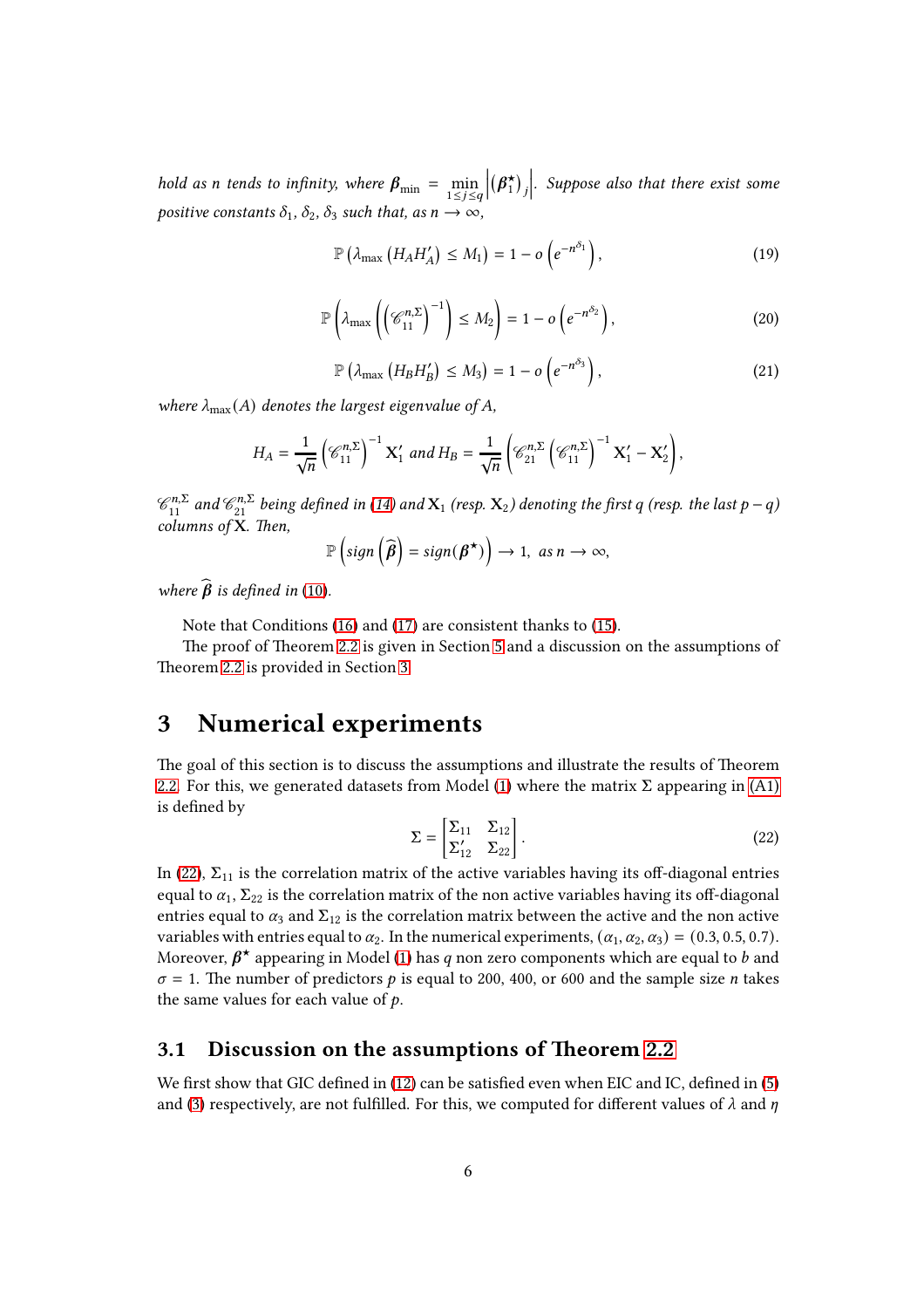the following values:

 $\overline{a}$ 

$$
IC = \max_{j} \left( \left| \left( C_{21}^{n} (C_{11}^{n})^{-1} (\text{sign}(\boldsymbol{\beta}_{1}^{*}))_{j} \right| \right) \right)
$$
  
\n
$$
EIC = \min_{\lambda, \eta} \max_{j} \left( \left| \left( C_{21}^{n} (C_{11}^{n} + \frac{\eta}{n} \mathbb{I}_{q})^{-1} (\text{sign}(\boldsymbol{\beta}_{1}^{*}) + \frac{2\eta}{\lambda} \boldsymbol{\beta}_{1}^{*}) \right)_{j} \right| \right)
$$
  
\n
$$
GIC = \min_{\lambda, \eta} \max_{j} \left( \left| \left( (C_{21}^{n} + \frac{\eta}{n} \Sigma_{21}) (C_{11}^{n} + \frac{\eta}{n} \Sigma_{11})^{-1} \left( \text{sign}(\boldsymbol{\beta}_{1}^{*}) + \frac{2\eta}{\lambda} \boldsymbol{\beta}_{1}^{*} \right) - \frac{2\eta}{\lambda} \Sigma_{21} \boldsymbol{\beta}_{1}^{*} \right) \right| \right) \quad (23)
$$

and Figure [1](#page-7-0) displays the boxplots of these criteria obtained from 100 replications. We can see from these figures that in all the considered cases GIC is satisfied *(i.e.* all values are smaller than 1) whereas EIC and IC are not. The values of  $p$  and  $n$  do not seem to have a big impact on EIC and IC. However, contrary to  $p$ ,  $n$  seems to have an influence on GIC which increases with *n* when  $b = 1$  and decreases when *n* increases when  $b = 10$ .

Figures [2](#page-8-1) and [3](#page-9-0) show the behavior of  $\lambda_{\text{max}}(H_A H'_A)$ ,  $\lambda_{\text{max}}((\mathcal{C}_{11}^{n,\Sigma})^{-1})$  and  $\lambda_{\text{max}}(H_B H'_B)$ appearing in [\(19\)](#page-5-2), [\(20\)](#page-5-3) and [\(21\)](#page-5-4) with respect to  $\eta$  for different values of  $n$ ,  $p$  and for  $q = 5$ or 10. These plots thus provide lower bounds for  $M_1$ ,  $M_2$  and  $M_3$  appearing in the previous equations. Observe that  $(18)$  can be rewritten as:

<span id="page-6-1"></span><span id="page-6-0"></span>
$$
\eta M_2 < \frac{n}{3\lambda_{\max}\left(\Sigma_{11}\right)} \times \frac{\beta_{\min}}{\left\|\beta_1^{\star}\right\|_2}.\tag{24}
$$

Based on the plots at the bottom right of Figures [2](#page-8-1) and [3,](#page-9-0) we can see that there exist  $\eta$ 's satisfying Condition [24](#page-6-0) and thus [\(18\)](#page-4-7) and that the interval in which the adapted  $\eta$ 's lie is larger when  $q = 5$  than when  $q = 10$ .

Based on the average of  $M_1$  previously obtained, the left part of [\(15\)](#page-4-5) is always satisfied as soon as  $b > \sqrt{18}$ . Based on the average of  $M_2$  and  $M_3$  previously obtained, the average of left-hand side and of the right-hand side of the right part of Equation [\(15\)](#page-4-5) are displayed in Figures [4](#page-9-1) and [5.](#page-10-0) We can see from these figures that it is only satisfied for large values of b. Moreover, it is more often satisfied when  $q = 5$  than for  $q = 10$ .

We will show in the next section that even if the cases where all the conditions of the theorem are not fulfilled our method is robust enough to outperform the Elastic Net defined in [\(4\)](#page-2-0) even in these cases.

#### 3.2 Comparison with other methods

To assess the performance of our approach (gEN) in terms of sign-consistency with respect to other methods and to illustrate the results of Theorem [2.2,](#page-4-6) we computed the True Positive Rate (TPR), namely the proportion of active variables selected, and the False Positive Rate (FPR), namely the proportion of non active variables selected, of the Elastic Net and gEN estimators defined in [\(4\)](#page-2-0) and [\(10\)](#page-3-2), respectively.

Figures [6](#page-11-0) and [8](#page-13-0) display the empirical mean of the largest difference between the True Positive Rate and False Positive Rate over the replications. It is obtained by selecting for each replication the value of  $\lambda$  and  $\eta$  achieving the largest difference between the TPR and FPR and by averaging these differences. They also display the corresponding TPR and FPR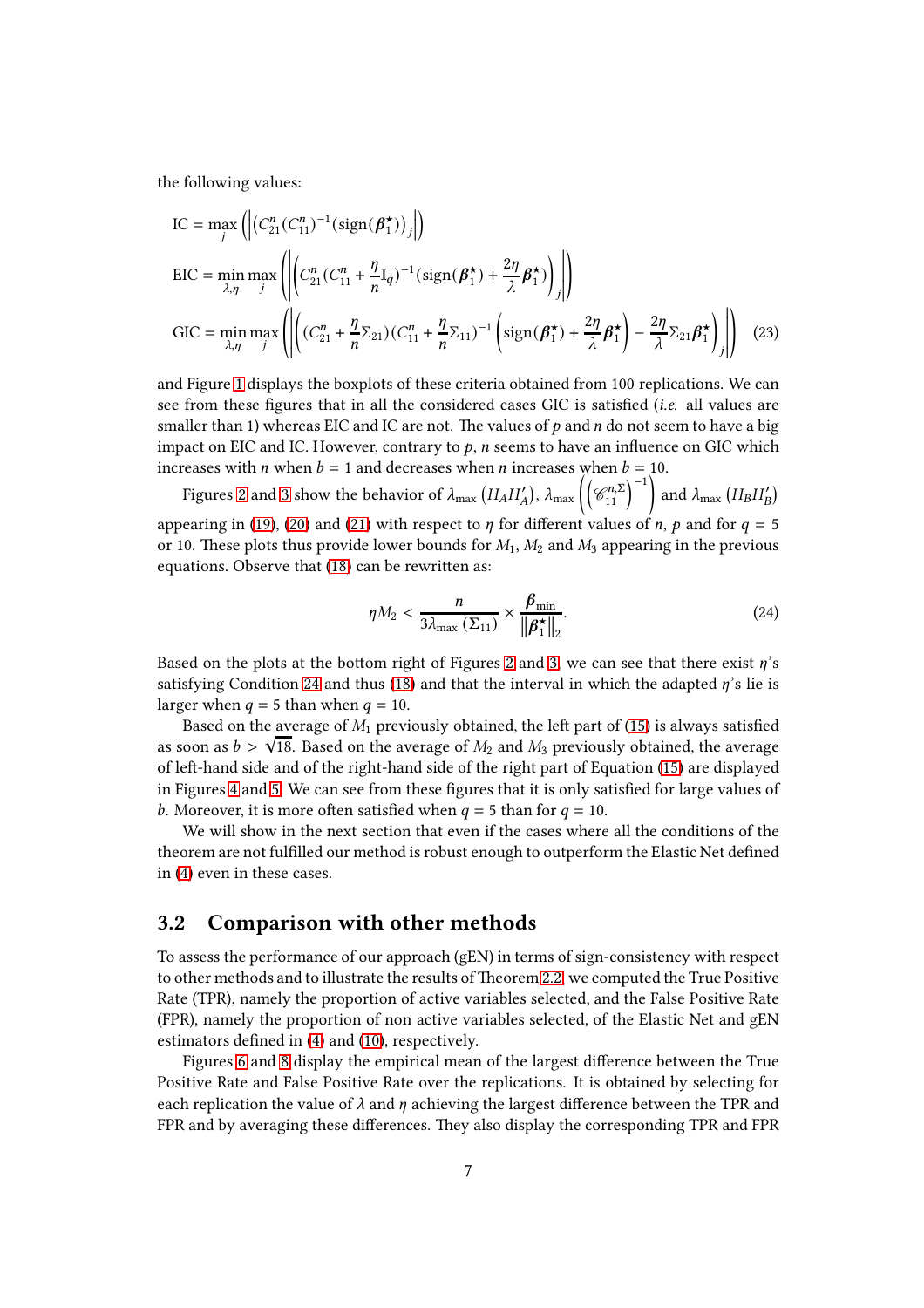

<span id="page-7-0"></span>Figure 1: Boxplot of values defined in [\(23\)](#page-6-1) and obtained from 100 replications.

for gEN and Elastic Net for different values of  $n$  and  $p$ . We can see from these figures that the gEN and the Elastic Net estimators have a TPR equal to 1 but that the FPR of gEN is smaller than Elastic Net. We can see from these figures that the difference between the performance of gEN and Elastic Net is larger for high signal-to-noise ratios ( $b = 10$ ). It has to be noticed that when TPR=1 for our approach it also means that the signs of the non null  $\beta_i^{\star}$  $\vec{a}_i^{\star}$  are also properly retrieved.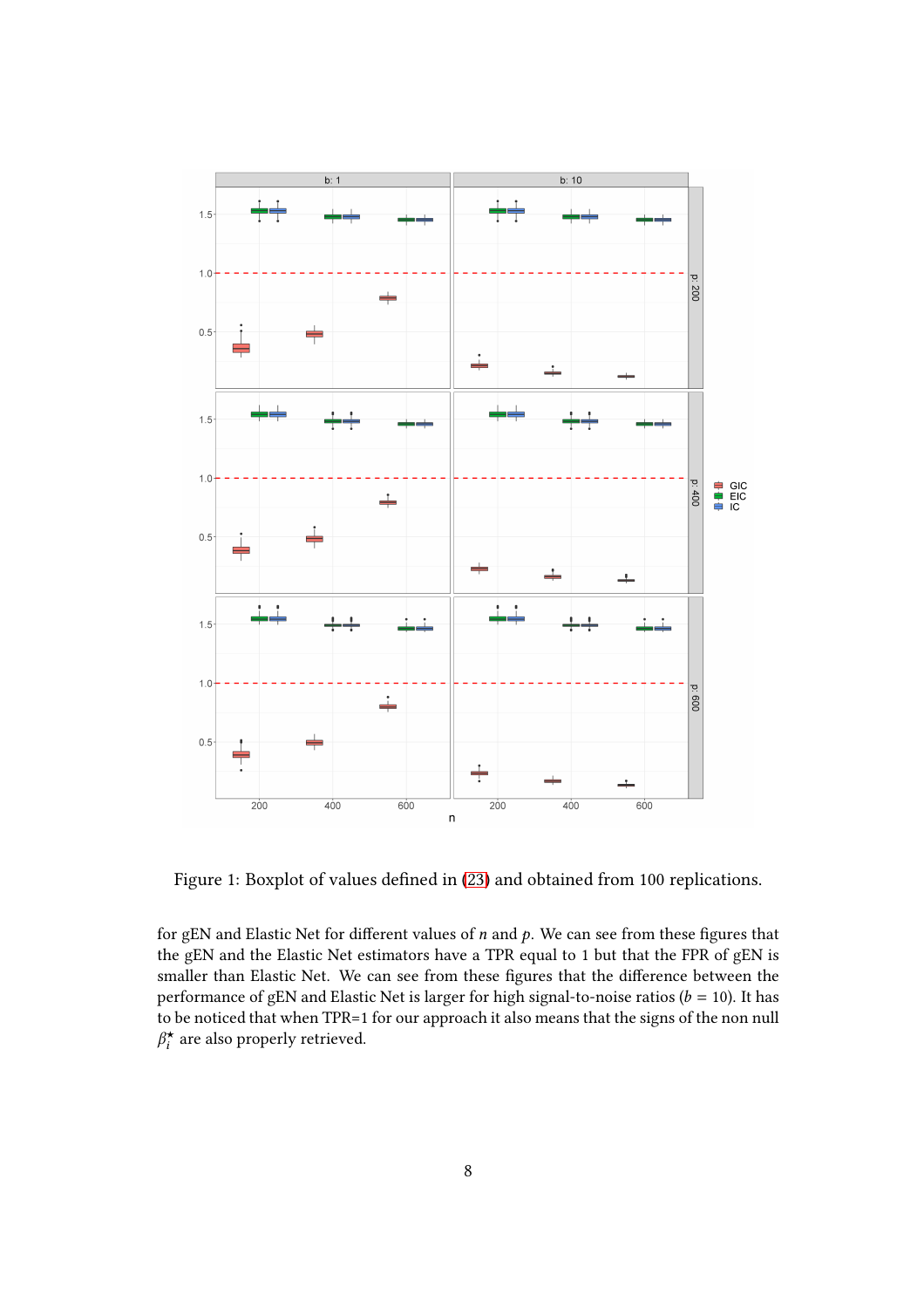

<span id="page-8-1"></span>Figure 2: Top left: Average of  $\lambda_{\max}\left(H_AH_A'\right)$  in [\(19\)](#page-5-2) as a function of  $\eta$ . Top right: Average of  $\lambda_{\max}\left(\left(\mathcal{C}_{11}^{n,\Sigma}\right)^{-1}\right)$  in [\(20\)](#page-5-3) as a function of  $\eta$ . Bottom left: Average of  $\lambda_{\max}\left(H_BH_B'\right)$  in [\(21\)](#page-5-4) as a function of  $\eta$ . Bottom right: Average of the left (resp. right) part of [\(24\)](#page-6-0) in plain (resp. dashed) line. The averages are obtained from 10 replications. Here  $q = 5$ .

### 4 Discussion

In this paper, we proposed a novel variable selection approach called gEN (generalized Elastic Net) in the framework of linear models where the columns of the design matrix are highly correlated and thus when the standard Lasso criterion usually fails. We proved that under mild conditions, among which the GIC, which is valid when other standard conditions like EIC or IC are not fulfilled, our method provides a sign-consistent estimator of  $\beta^\star$ . For a more thorough discussion regarding the application of our approach in practical situations, we refer the reader to [\[5](#page-20-4)].

## <span id="page-8-0"></span>5 Proofs

### 5.1 Proof of Lemma [2.1](#page-4-1)

Note that [\(9\)](#page-3-1) given by:

$$
L^{gEN}(\widetilde{\boldsymbol{\beta}}) = \left\| \mathbf{y} - \widetilde{\mathbf{X}} \widetilde{\boldsymbol{\beta}} \right\|_{2}^{2} + \lambda \left\| \Sigma^{-1/2} \widetilde{\boldsymbol{\beta}} \right\|_{1} + \eta \left\| \widetilde{\boldsymbol{\beta}} \right\|_{2}^{2}
$$

can be rewritten as

$$
L^{gEN}(\widetilde{\boldsymbol{\beta}}) = \left\| \mathbf{y}^* - \widetilde{\mathbf{X}} \ast \widetilde{\boldsymbol{\beta}} \right\|_2^2 + \lambda \left\| \Sigma^{-1/2} \widetilde{\boldsymbol{\beta}} \right\|_1,
$$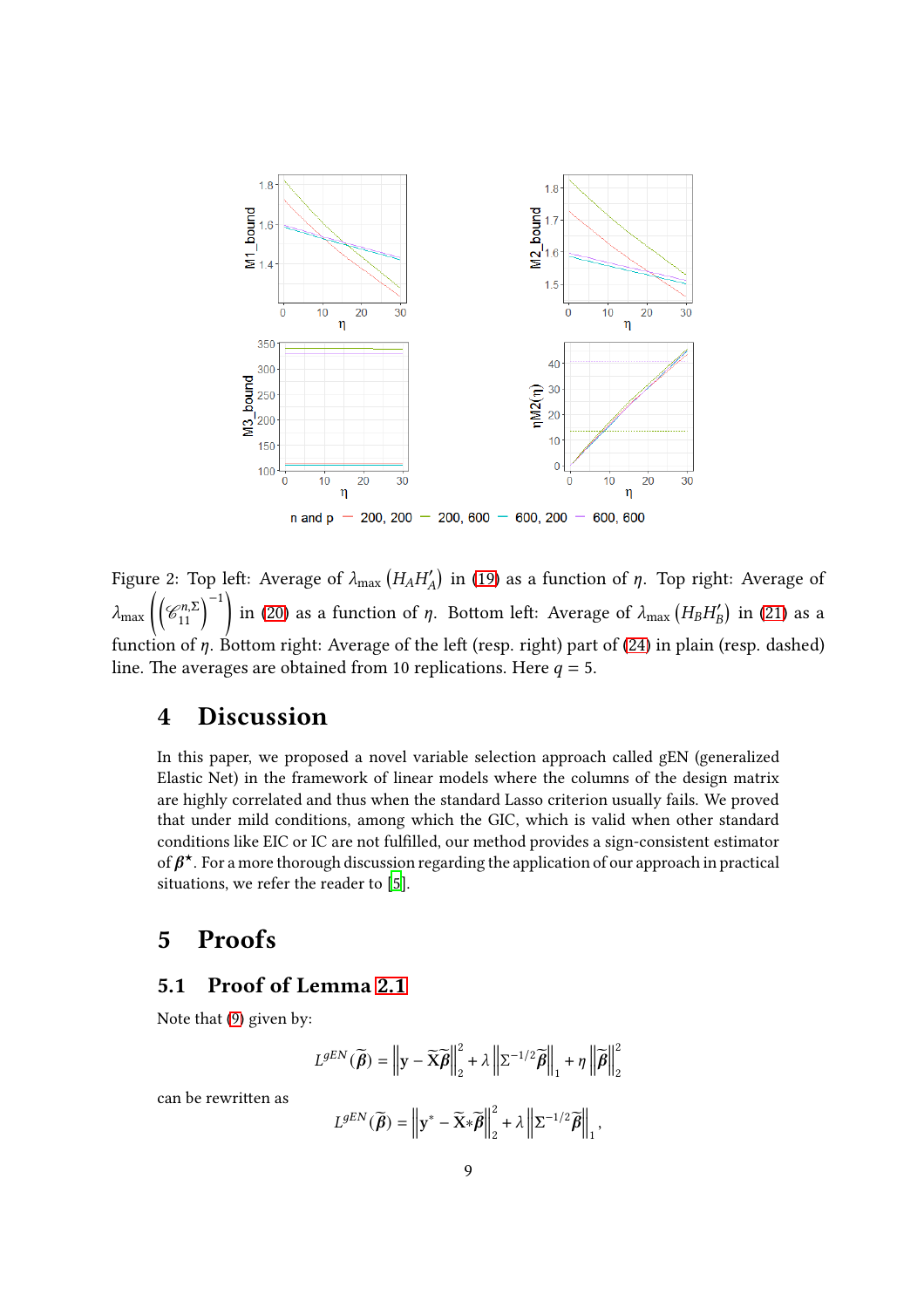

<span id="page-9-0"></span>Figure 3: Top left: Average of  $\lambda_{\max}\left(H_AH_A'\right)$  in [\(19\)](#page-5-2) as a function of  $\eta$ . Top right: Average of  $\lambda_{\rm max}$  $\left(\mathscr{C}_{11}^{n,\Sigma}\right)^{-1}$  $\overline{\phantom{a}}$ in [\(20\)](#page-5-3) as a function of  $\eta$ . Bottom left: Average of  $\lambda_{\max}\left(H_BH_B'\right)$  in [\(21\)](#page-5-4) as a function of  $\eta$ . Bottom right: Average of the left (resp. right) part of [\(24\)](#page-6-0) in plain (resp. dashed) line. The averages are obtained from 10 replications. Here  $q = 10$ .



Figure 4: Average of the left-hand (resp. right-hand) side of the second part of [\(15\)](#page-4-5) in red (resp. blue) for  $q = 5$ .

<span id="page-9-1"></span>where

$$
\mathbf{y}^* = \begin{pmatrix} \mathbf{y} \\ 0 \end{pmatrix}, \quad \widetilde{\mathbf{X}}^* = \begin{pmatrix} \widetilde{\mathbf{X}} \\ \sqrt{\eta} \mathbb{I}_p \end{pmatrix}.
$$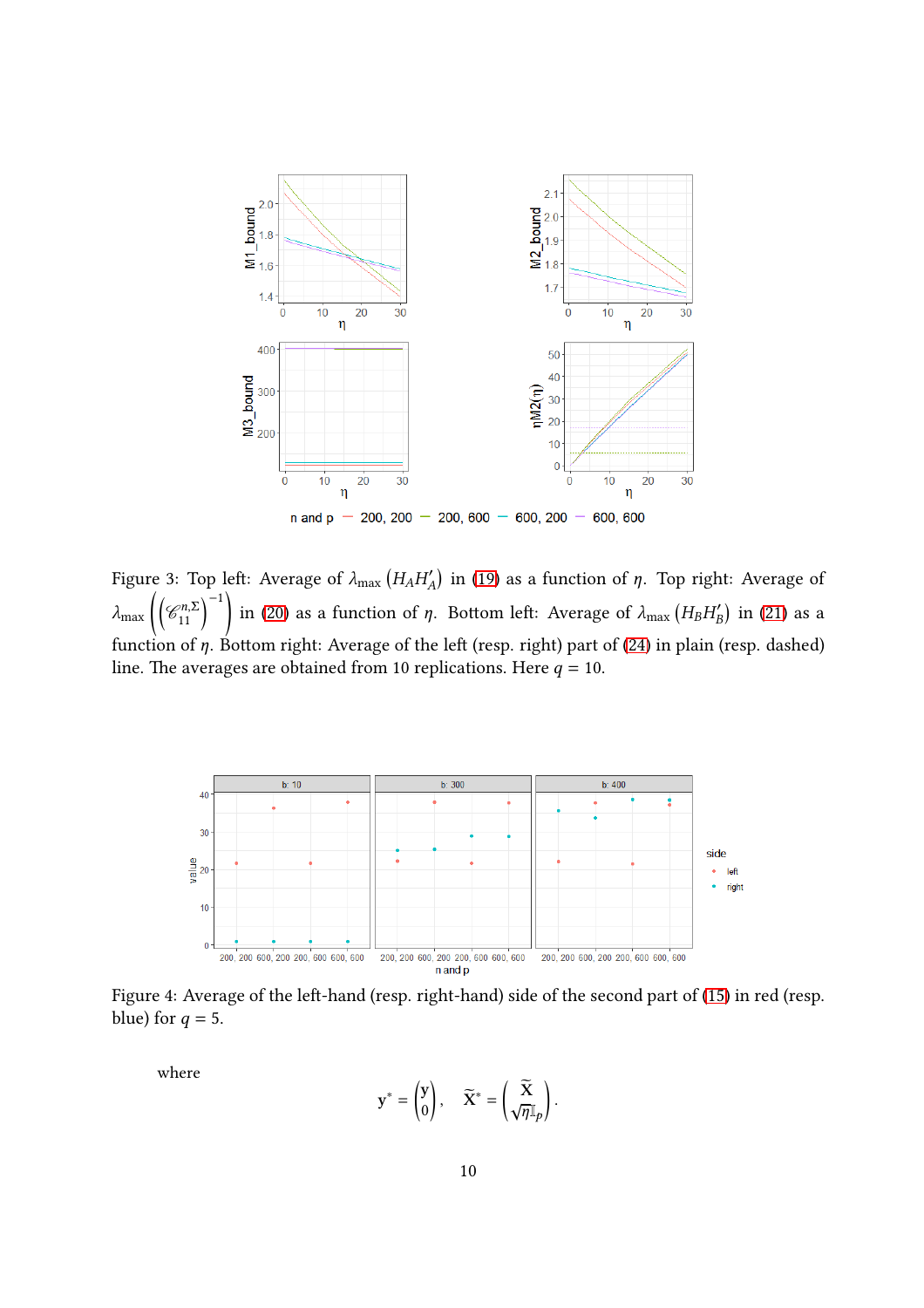

Figure 5: Average of the left-hand (resp. right-hand) side of the second part of [\(15\)](#page-4-5) in red (resp. blue) for  $q = 10$ .

<span id="page-10-0"></span>Then,  $\widehat{\widetilde{\pmb{\beta}}}$  satisfies

<span id="page-10-1"></span>
$$
\widetilde{\mathbf{X}}^{*'}\left(\mathbf{y}^* - \widetilde{\mathbf{X}}^{*'}\widehat{\widetilde{\boldsymbol{\beta}}}\right) = \frac{\lambda}{2}(\Sigma^{-1/2})'z,
$$
\n(25)

.

where  $A^\prime$  denotes the transpose of the matrix  $A,$  and

$$
\begin{cases} z_j = sign\left( (\Sigma^{-1/2} \widehat{\widehat{\boldsymbol{\beta}}})_j \right), & \text{if } (\Sigma^{-1/2} \widehat{\widehat{\boldsymbol{\beta}}})_j \neq 0 \\ z_j \in [-1, 1], & \text{if } (\Sigma^{-1/2} \widehat{\widehat{\boldsymbol{\beta}}})_j = 0 \end{cases}
$$

Equation  $(25)$  can be rewritten as:

$$
X'y - (X'X + \eta \Sigma) \widehat{\beta} = \frac{\lambda}{2}z
$$

which leads to

$$
\mathbf{X}'\mathbf{X}(\boldsymbol{\beta}^{\star} - \widehat{\boldsymbol{\beta}}) + \mathbf{X}'\boldsymbol{\epsilon} - \eta \boldsymbol{\Sigma}\widehat{\boldsymbol{\beta}} = \frac{\lambda}{2}\mathbf{z},
$$

by using that  $y = X\beta^* + \epsilon$ . By using the following notations:  $\widehat{u} = \widehat{\beta} - \beta^*$ ,

$$
C_n = \frac{1}{n} \mathbf{X}' \mathbf{X} \text{ and } W_n = \frac{1}{\sqrt{n}} \mathbf{X}' \boldsymbol{\epsilon},
$$

Equation [\(25\)](#page-10-1) becomes

<span id="page-10-2"></span>
$$
\left(C_n + \frac{\eta}{n}\Sigma\right)\sqrt{n}\widehat{\mathbf{u}} + \frac{\eta}{\sqrt{n}}\Sigma\beta^* - W_n = -\frac{\lambda}{2\sqrt{n}}z.
$$
 (26)

With the following notations:

$$
C_n = \begin{pmatrix} C_{11}^n & C_{12}^n \ C_{21}^n & C_{22}^n \end{pmatrix}, \ \Sigma = \begin{pmatrix} \Sigma_{11} & \Sigma_{12} \\ \Sigma_{21} & \Sigma_{22} \end{pmatrix}, \ \widehat{\mathbf{u}} = \begin{pmatrix} \widehat{\mathbf{u}}_1 \\ \widehat{\mathbf{u}}_2 \end{pmatrix}, \ W_n = \begin{pmatrix} W_n(1) \\ W_n(2) \end{pmatrix}, \ \boldsymbol{\beta}^{\star} = \begin{pmatrix} \boldsymbol{\beta}_1^{\star} \\ \mathbf{0} \end{pmatrix},
$$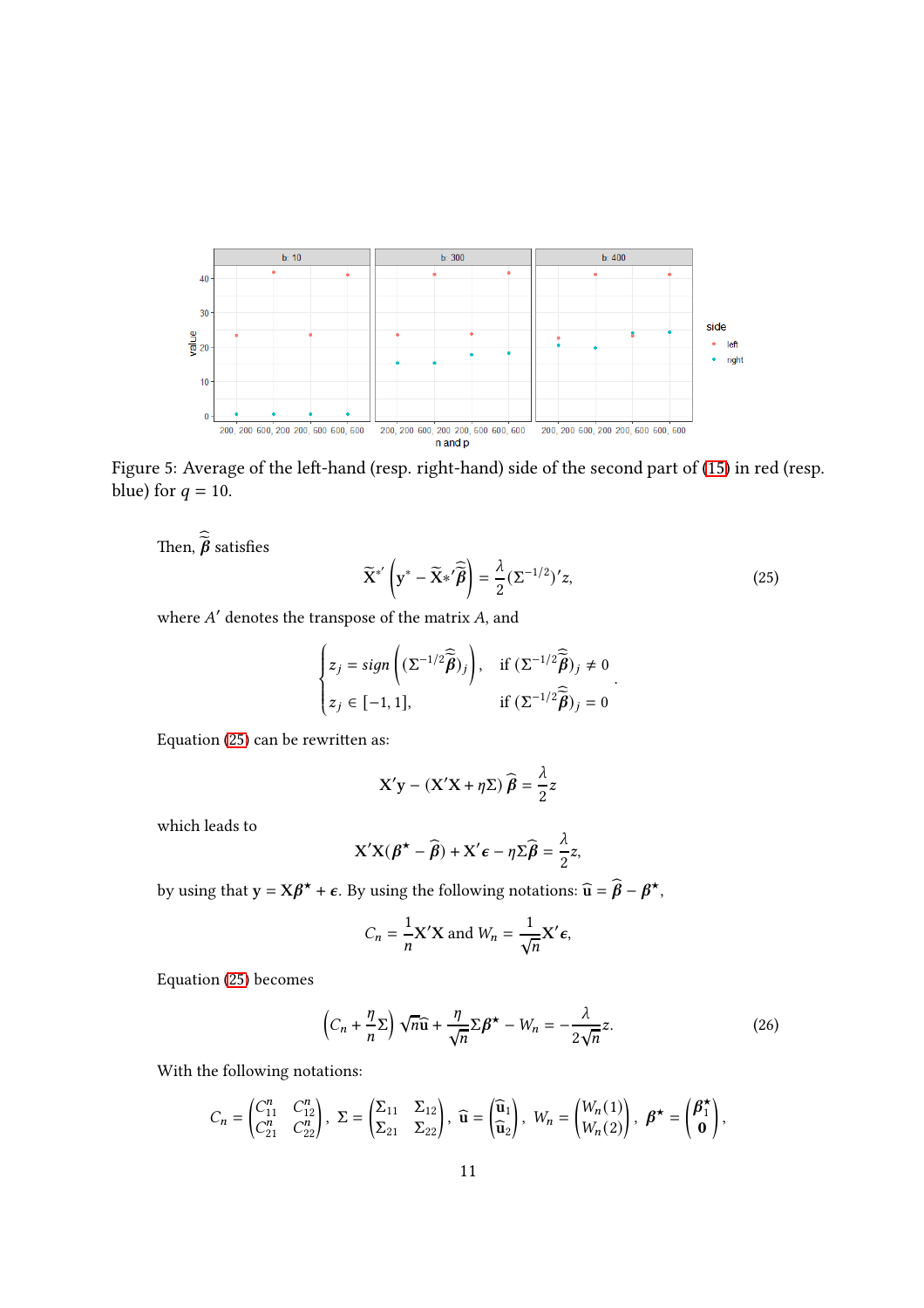

<span id="page-11-0"></span>Figure 6: Average of max(TPR-FPR) and the corresponding TPR and FPR for gEN (in red) and Elastic Net (in blue) with  $p = 200$ .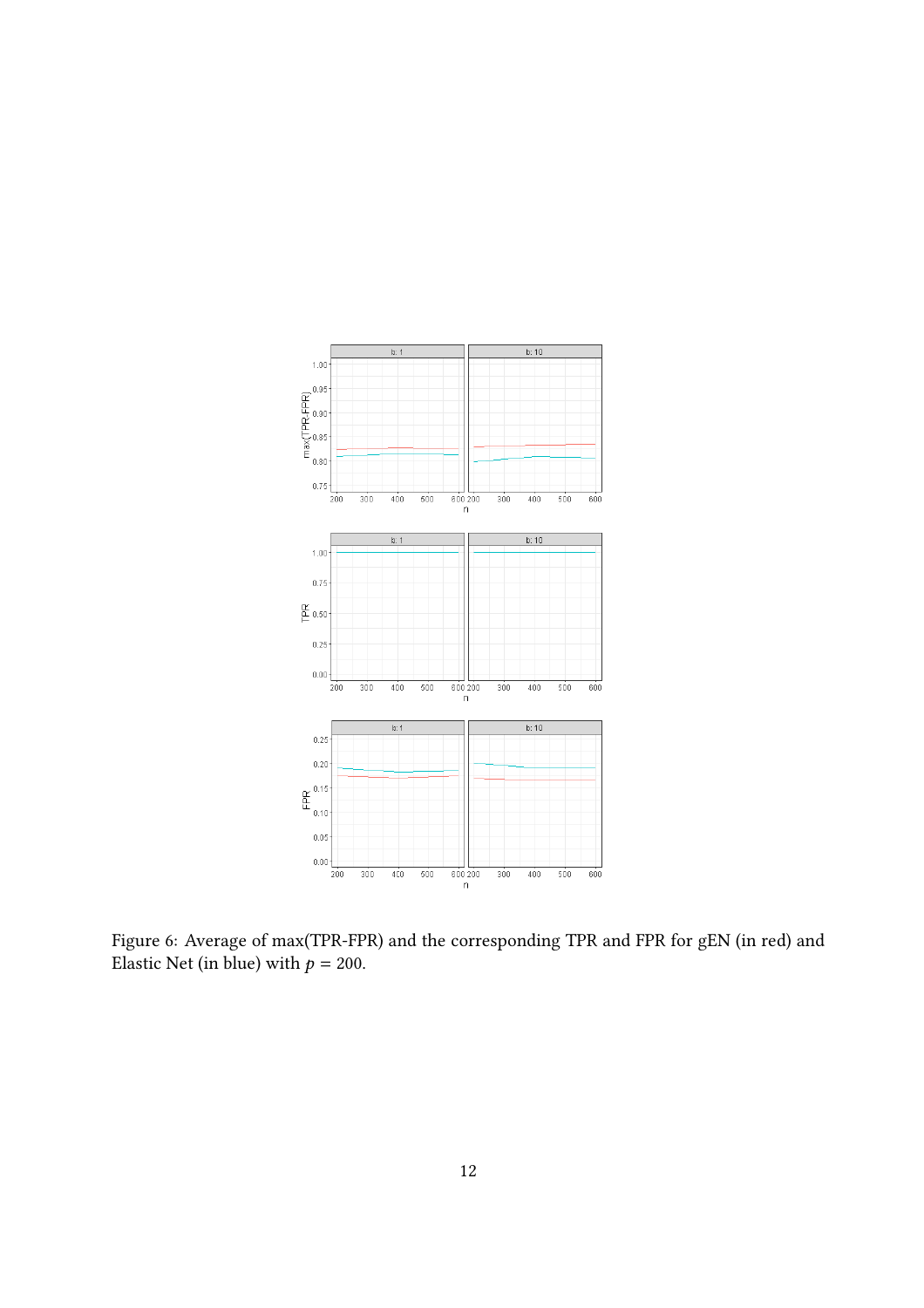

Figure 7: Average of max(TPR-FPR) and the corresponding TPR and FPR for gEN (in red) and Elastic Net (in blue) with  $p = 400$ .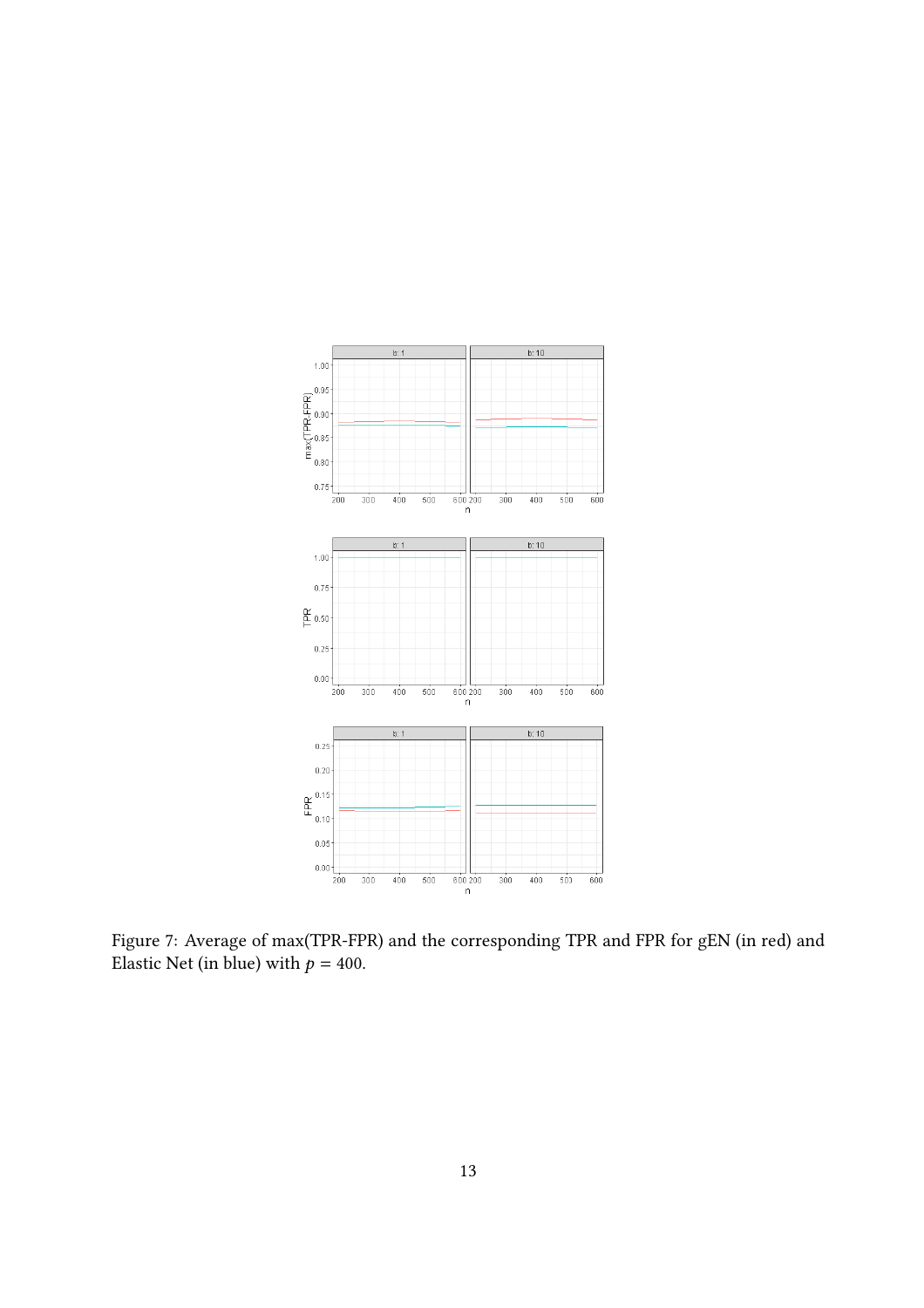

<span id="page-13-0"></span>Figure 8: Average of max(TPR-FPR) and the corresponding TPR and FPR for gEN (in red) and Elastic Net (in blue) with  $p = 600$ .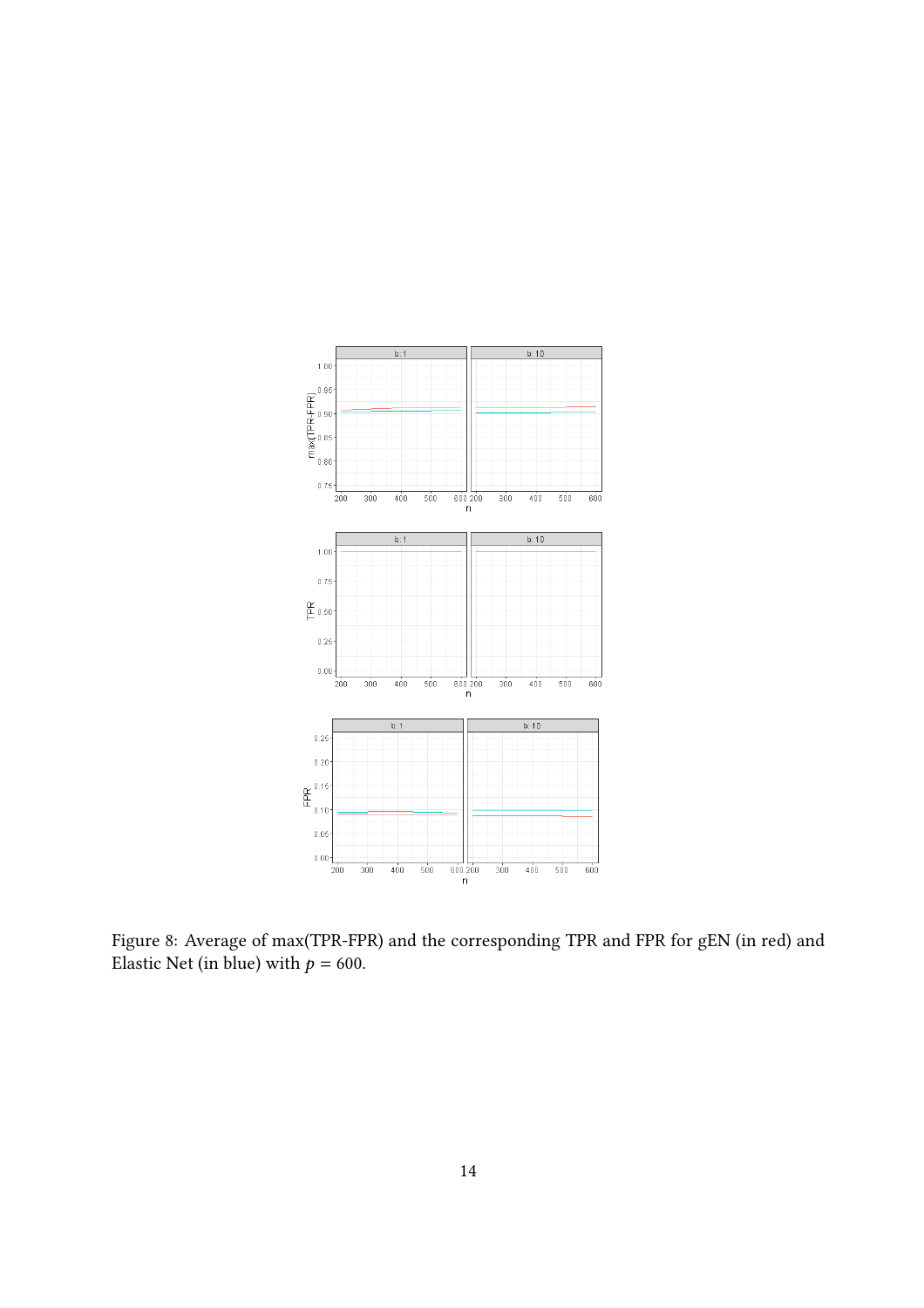the first components of Equation [\(26\)](#page-10-2) are:

<span id="page-14-0"></span>
$$
\left(C_{11}^n + \frac{\eta}{n} \Sigma_{11}\right) \sqrt{n} \widehat{\mathbf{u}}_1 + \left(C_{12}^n + \frac{\eta}{n} \Sigma_{12}\right) \sqrt{n} \widehat{\mathbf{u}}_2 + \frac{\eta}{\sqrt{n}} \Sigma_{11} \beta_1^{\star} - W_n(1) = -\frac{\lambda}{2\sqrt{n}} sign(\beta_1^{\star}).\tag{27}
$$

If  $\widehat{\mathbf{u}} = \begin{pmatrix} \widehat{\mathbf{u}}_1 \\ 0 \end{pmatrix}$  $\overline{ }$ , it can be seen as a solution of the generalized Elastic Net criterion where, by Equation [\(27\)](#page-14-0),  $\widehat{\mathbf{u}}_1$  is defined by:

<span id="page-14-1"></span>
$$
\sqrt{n}\widehat{\mathbf{u}}_1 = \left(\mathscr{C}_{11}^{n,\Sigma}\right)^{-1}W_n(1) - \frac{\eta}{\sqrt{n}}\left(\mathscr{C}_{11}^{n,\Sigma}\right)^{-1}\Sigma_{11}\boldsymbol{\beta}_1^{\star} - \frac{\lambda}{2\sqrt{n}}\left(\mathscr{C}_{11}^{n,\Sigma}\right)^{-1}\operatorname{sign}(\boldsymbol{\beta}_1^{\star}),\qquad(28)
$$

where we used [\(14\)](#page-4-2).

Note that the event  $A_n$  can be rewritten as follows:

$$
\sqrt{n}\left(-\left|\beta_{1}^{\star}\right|+\frac{\lambda}{2n}\left|\left(\mathcal{C}_{11}^{n,\Sigma}\right)^{-1}sign(\beta_{1}^{\star})\right|+\frac{\eta}{n}\left|\left(\mathcal{C}_{11}^{n,\Sigma}\right)^{-1}\Sigma_{11}\beta_{1}^{\star}\right|\right) <\left(\mathcal{C}_{11}^{n,\Sigma}\right)^{-1}W_{n}(1) \sqrt{n}\left(\left|\beta_{1}^{\star}\right|-\frac{\lambda}{2n}\left|\left(\mathcal{C}_{11}^{n,\Sigma}\right)^{-1}sign(\beta_{1}^{\star})\right|-\frac{\eta}{n}\left|\left(\mathcal{C}_{11}^{n,\Sigma}\right)^{-1}\Sigma_{11}\beta_{1}^{\star}\right|\right)
$$

which implies

$$
\sqrt{n}\left(-\left|\beta_{1}^{\star}\right|+\frac{\lambda}{2n}\left(\mathcal{C}_{11}^{n,\Sigma}\right)^{-1}sign(\beta_{1}^{\star})+\frac{\eta}{n}\left(\mathcal{C}_{11}^{n,\Sigma}\right)^{-1}\Sigma_{11}\beta_{1}^{\star}\right) <\left(\mathcal{C}_{11}^{n,\Sigma}\right)^{-1}W_{n}(1) \sqrt{n}\left(\left|\beta_{1}^{\star}\right|+\frac{\lambda}{2n}\left(\mathcal{C}_{11}^{n,\Sigma}\right)^{-1}sign(\beta_{1}^{\star})+\frac{\eta}{n}\left(\mathcal{C}_{11}^{n,\Sigma}\right)^{-1}\Sigma_{11}\beta_{1}^{\star}\right),
$$

using that  $-|x| \le x \le |x|$ ,  $\forall x \in \mathbb{R}$ . Then, by using [\(28\)](#page-14-1), we get that  $\sqrt{n}|\hat{u}_1| < \sqrt{n}|\beta_1^*|$  $\frac{\star}{1}$  and thus  $|\widehat{\mathbf{u}}_1| < |\boldsymbol{\beta}_1^{\star}|$  $\frac{\lambda}{1}$ . Notice that  $|\widehat{u}_1| < |\beta_1|$  $\hat{A}$ | implies that  $\hat{\boldsymbol{\beta}}_1 \neq 0$  and that  $sign(\hat{\boldsymbol{\beta}}_1) = sign(\boldsymbol{\beta}_1^{\star})$  $\binom{1}{1}$ . Moreover, since  $\widehat{\mathbf{u}}_2 = 0$ , we get that  $sign(\widehat{\boldsymbol{\beta}}) = sign(\boldsymbol{\beta}^\star)$ .

The last components of  $(26)$  satisfy:

$$
\left(C_{21}^n + \frac{\eta}{n} \Sigma_{21}\right) \sqrt{n} \widehat{\mathbf{u}}_1 + \left(C_{22}^n + \frac{\eta}{n} \Sigma_{22}\right) \sqrt{n} \widehat{\mathbf{u}}_2 + \frac{\eta}{\sqrt{n}} \Sigma_{21} \beta_1^{\star} - W_n(2) = -\frac{\lambda}{2\sqrt{n}} z_2,
$$

where by [\(25\)](#page-10-1),  $|z_2| \leq 1$ . Hence,

<span id="page-14-2"></span>
$$
\left| \left( C_{21}^n + \frac{\eta}{n} \Sigma_{21} \right) \sqrt{n} \widehat{\mathbf{u}}_1 + \frac{\eta}{\sqrt{n}} \Sigma_{21} \boldsymbol{\beta}_1^{\star} - W_n(2) \right| \leq \frac{\lambda}{2\sqrt{n}},
$$

which can be rewritten as follows by using  $(28)$ :

$$
\left| \mathcal{C}_{21} \left( \mathcal{C}_{11}^{n,\Sigma} \right)^{-1} \left( W_n(1) - \frac{\eta}{\sqrt{n}} \Sigma_{11} \beta_1^{\star} - \frac{\lambda}{2\sqrt{n}} sign(\beta_1^{\star}) \right) + \frac{\eta}{\sqrt{n}} \Sigma_{21} \beta_1^{\star} - W_n(2) \right| \le \frac{\lambda}{2\sqrt{n}}. \tag{29}
$$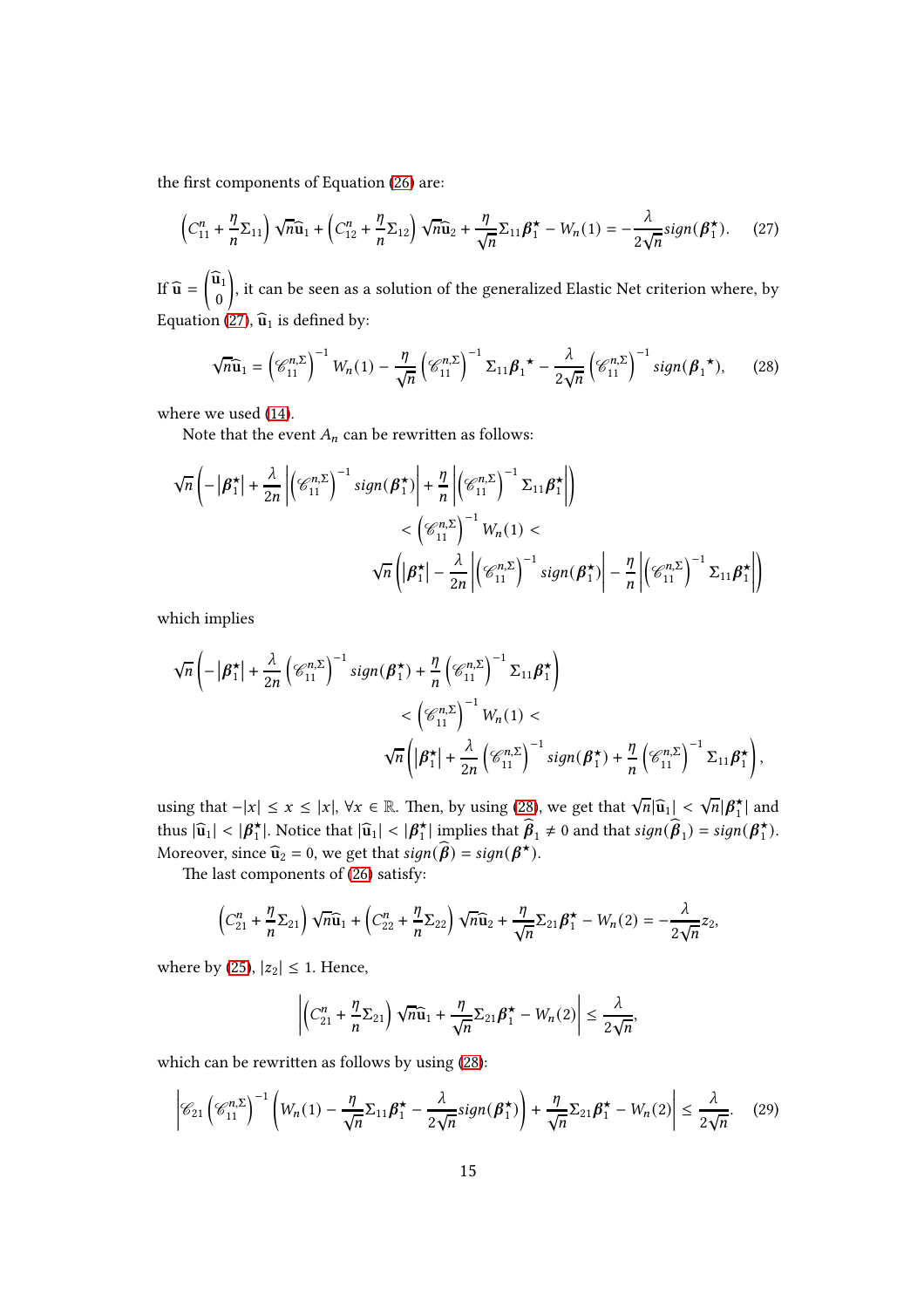When the event  $B_n$  is satisfied:

$$
-\frac{\lambda}{2\sqrt{n}} + \frac{\lambda}{2\sqrt{n}} \left| \mathcal{C}_{21}^{n,\Sigma} \left( \mathcal{C}_{11}^{n,\Sigma} \right)^{-1} \left( sign(\beta_1^{\star}) - \frac{2\eta}{\lambda} \Sigma_{11} \beta_1^{\star} \right) - \frac{2\eta}{\lambda} \Sigma_{21} \beta_1^{\star} \right|
$$
  
\n
$$
\leq \mathcal{C}_{21}^{n,\Sigma} \left( \mathcal{C}_{11}^{n,\Sigma} \right)^{-1} W_n(1) - W_n(2)
$$
  
\n
$$
\leq \frac{\lambda}{2\sqrt{n}} - \frac{\lambda}{2\sqrt{n}} \left| \mathcal{C}_{21}^{n,\Sigma} \left( \mathcal{C}_{11}^{n,\Sigma} \right)^{-1} \left( sign(\beta_1^{\star}) + \frac{2\eta}{\lambda} \Sigma_{11} \beta_1^{\star} \right) - \frac{2\eta}{\lambda} \Sigma_{21} \beta_1^{\star} \right|. \quad (30)
$$

By using that  $-|x| \le x \le |x|$  for all  $x$  in  $\mathbb{R}$ , we get that it implies that

$$
\left|\mathscr{C}_{21}^{n,\Sigma}\left(\mathscr{C}_{11}^{n,\Sigma}\right)^{-1}W_n(1)-W_n(2)-\frac{\lambda}{2\sqrt{n}}\mathscr{C}_{21}^{n,\Sigma}\left(\mathscr{C}_{11}^{n,\Sigma}\right)^{-1}\left(\operatorname{sign}(\beta_1^{\star})+\frac{2\eta}{\lambda}\Sigma_{11}\beta_1^{\star}\right)+\frac{\eta}{\sqrt{n}}\Sigma_{21}\beta_1^{\star}\right|\leq\frac{\lambda}{2\sqrt{n}},
$$

which corresponds to [\(29\)](#page-14-2). Thus, if  $A_n$  and  $B_n$  are satisfied, we get that  $sign\left(\widehat{\bm{\beta}}\right) = sign\left(\bm{\beta}\right)$ , which concludes the proof.

## 5.2 Proof of Theorem [2.2](#page-4-6)

By Lemma [2.1,](#page-4-1)

$$
\mathbb{P}\left(\text{sign}\left(\widehat{\boldsymbol{\beta}}\right)=\text{sign}(\boldsymbol{\beta}^\star)\right)\geq \mathbb{P}\left(A_n\cap B_n\right)\geq 1-\mathbb{P}\left(A_n^c\right)-\mathbb{P}\left(B_n^c\right),
$$

where  $A_n^c$  and  $B_n^c$  denote the complementary of  $A_n$  and  $B_n$ , respectively. Thus, to prove the theorem it is enough to prove that  $\mathbb{P}(A_n^c) \to 0$  and  $\mathbb{P}(B_n^c) \to 0$  as  $n \to \infty$ .

Recall that

$$
A_n := \left\{ \left| \left( \mathcal{C}_{11}^{n,\Sigma} \right)^{-1} W_n(1) \right| < \sqrt{n} \left( \left| \boldsymbol{\beta}_1^{\star} \right| - \frac{\lambda}{2n} \left| \left( \mathcal{C}_{11}^{n,\Sigma} \right)^{-1} sign(\boldsymbol{\beta}_1^{\star}) \right| - \frac{\eta}{n} \left| \left( \mathcal{C}_{11}^{n,\Sigma} \right)^{-1} \Sigma_{11} \boldsymbol{\beta}_1^{\star} \right| \right) \right\}.
$$

Let  $\zeta$  and  $\tau$  be defined by

$$
\zeta = \left(\mathscr{C}_{11}^{n,\Sigma}\right)^{-1} W_n(1) \text{ and } \tau = \sqrt{n} \left( \left|\beta_1^{\star}\right| - \frac{\lambda}{2n} \left| \left(\mathscr{C}_{11}^{n,\Sigma}\right)^{-1} sign(\beta_1^{\star}) \right| - \frac{\eta}{n} \left| \left(\mathscr{C}_{11}^{n,\Sigma}\right)^{-1} \Sigma_{11} \beta_1^{\star} \right| \right).
$$

Then,

$$
\mathbb{P}(A_n) = \mathbb{P}(\forall j, |\zeta_j| < \tau_j).
$$

Thus,

$$
\mathbb{P}(A_n^c) = \mathbb{P}\left(\exists j, |\zeta_j| \geq \tau_j\right) \leq \sum_{j=1}^q \mathbb{P}\left(|\zeta_j| \geq \tau_j\right).
$$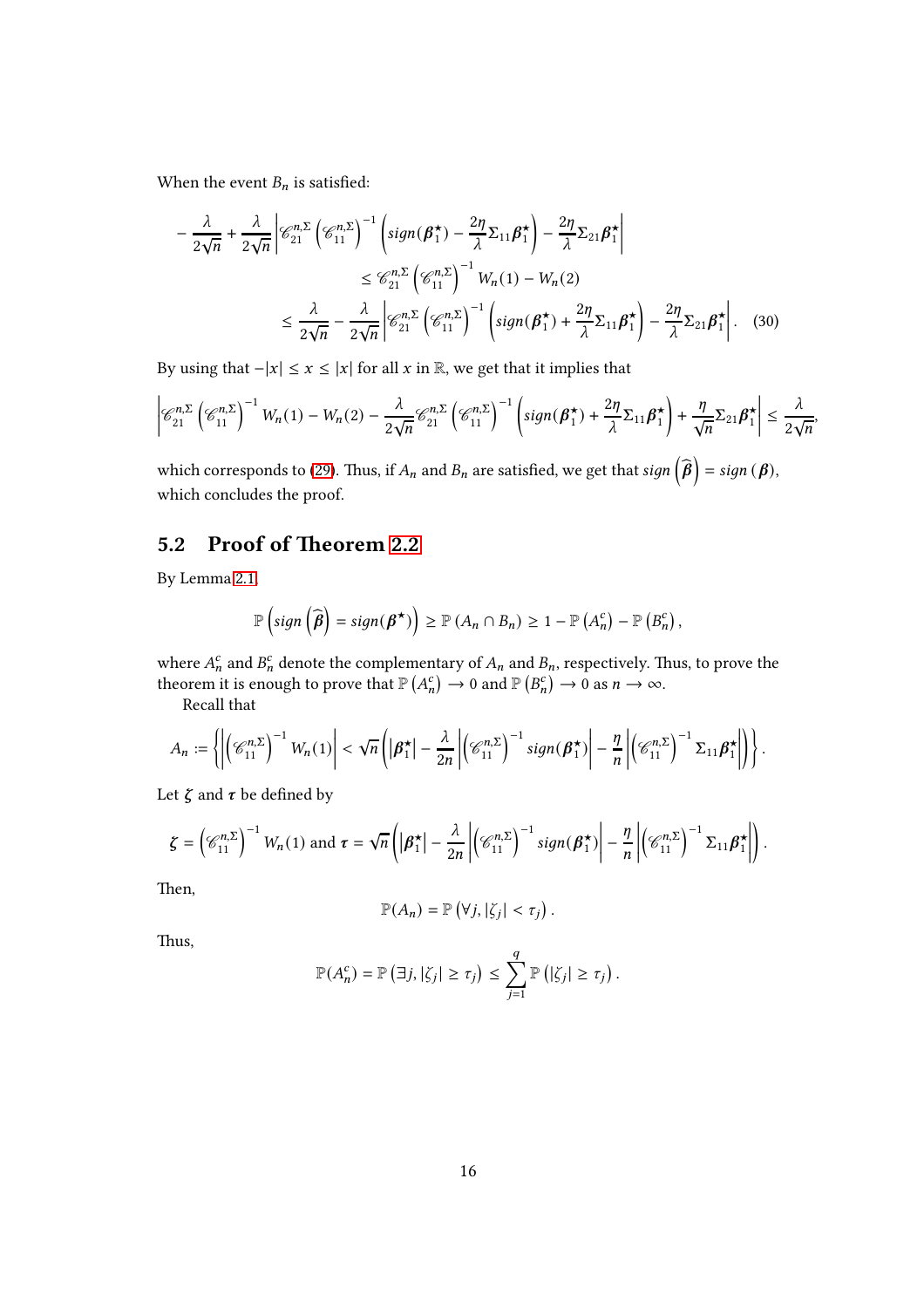Note that

$$
\mathbb{P}(|\zeta_j| \geq \tau_j) = \mathbb{P}\left(|\zeta_j| \geq \sqrt{n} \left( |(\boldsymbol{\beta}_1^{\star})_j| - \frac{\lambda}{2n} \left| \left( \left(\mathscr{C}_{11}^{n,\Sigma}\right)^{-1} sign(\boldsymbol{\beta}_1^{\star}) \right)_j \right| - \frac{\eta}{n} \left| \left( \left(\mathscr{C}_{11}^{n,\Sigma}\right)^{-1} \Sigma_{11} \boldsymbol{\beta}_1^{\star} \right)_j \right| \right) \right)
$$
\n
$$
= \mathbb{P}\left(|\zeta_j| + \frac{\lambda}{2\sqrt{n}} \left| \left( \left(\mathscr{C}_{11}^{n,\Sigma}\right)^{-1} sign(\boldsymbol{\beta}_1^{\star}) \right)_j \right| + \frac{\eta}{\sqrt{n}} \left| \left( \left(\mathscr{C}_{11}^{n,\Sigma}\right)^{-1} \Sigma_{11} \boldsymbol{\beta}_1^{\star} \right)_j \right| \geq \sqrt{n} \left| (\boldsymbol{\beta}_1^{\star})_j \right| \right)
$$
\n
$$
\leq \mathbb{P}\left(|\zeta_j| \geq \sqrt{n} \frac{|\boldsymbol{\beta}_1^{\star})_j|}{3} \right) + \mathbb{P}\left(\frac{\lambda}{2\sqrt{n}} \left| \left( \left(\mathscr{C}_{11}^{n,\Sigma}\right)^{-1} sign(\boldsymbol{\beta}_1^{\star}) \right)_j \right| \geq \sqrt{n} \frac{|\boldsymbol{\beta}_1^{\star})_j|}{3} \right)
$$
\n
$$
+ \mathbb{P}\left(\frac{\eta}{\sqrt{n}} \left| \left( \left(\mathscr{C}_{11}^{n,\Sigma}\right)^{-1} \Sigma_{11} \boldsymbol{\beta}_1^{\star} \right)_j \right| \geq \sqrt{n} \frac{|\boldsymbol{\beta}_1^{\star})_j|}{3} \right). \tag{31}
$$

Observe that

$$
\zeta = \left(\mathscr{C}_{11}^{n,\Sigma}\right)^{-1} W_n(1) = \frac{1}{\sqrt{n}} \left(C_{11}^n + \frac{\eta}{n} \Sigma_{11}\right)^{-1} X_1' \epsilon = H_A \epsilon,
$$

where

<span id="page-16-0"></span>
$$
H_A = \frac{1}{\sqrt{n}} \left( C_{11}^n + \frac{\eta}{n} \Sigma_{11} \right)^{-1} \mathbf{X}'_1,
$$

 $\mathbf{X}_1$  denoting the columns of the design matrix  $\mathbf X$  associated to the  $q$  active covariates. Thus, for all  $j$  in  $\{1, \ldots, q\}$ ,

$$
\zeta_j = \sum_{k=1}^n (H_A)_{jk} \epsilon_k.
$$

By using the Cauchy-Schwarz inequality,

$$
|\zeta_j| = \left| \sum_{k=1}^n (H_A)_{jk} \epsilon_k \right| \le \left( \sum_{k=1}^n (H_A)_{jk}^2 \right)^{1/2} \left( \sum_{k=1}^n \epsilon_k^2 \right)^{1/2}
$$

$$
= \sqrt{\left( H_A H_A' \right)_{jj} \times ||\epsilon||_2}
$$

$$
\le \sqrt{\lambda_{\text{max}} (H_A H_A') \times ||\epsilon||_2}.
$$

Hence, the first term in the r.h.s. of [\(31\)](#page-16-0) satisfies the following inequalities:

<span id="page-16-1"></span>
$$
\mathbb{P}\left(|\zeta_j| \geq \sqrt{n} \frac{|(\boldsymbol{\beta}_1^{\star})_j|}{3}\right) \leq \mathbb{P}\left(\sqrt{\lambda_{\max}\left(H_A H'_A\right)} \times \|\boldsymbol{\epsilon}\|_2 \geq \sqrt{n} \frac{|(\boldsymbol{\beta}_1^{\star})_j|}{3}\right)
$$

$$
\leq \mathbb{P}\left(\lambda_{\max}\left(H_A H'_A\right) \times \|\boldsymbol{\epsilon}\|_2^2 \geq n \frac{(\boldsymbol{\beta}_1^{\star})_j^2}{9}\right).
$$
(32)

Since by [\(19\)](#page-5-2), there exist  $M_1 > 0$  and  $\delta_1 > 0$  such that

$$
\mathbb{P}\left(\lambda_{\max}\left(H_A H'_A\right) \leq M_1\right) = 1 - o\left(e^{-n^{\delta_1}}\right), \text{ as } n \to \infty,
$$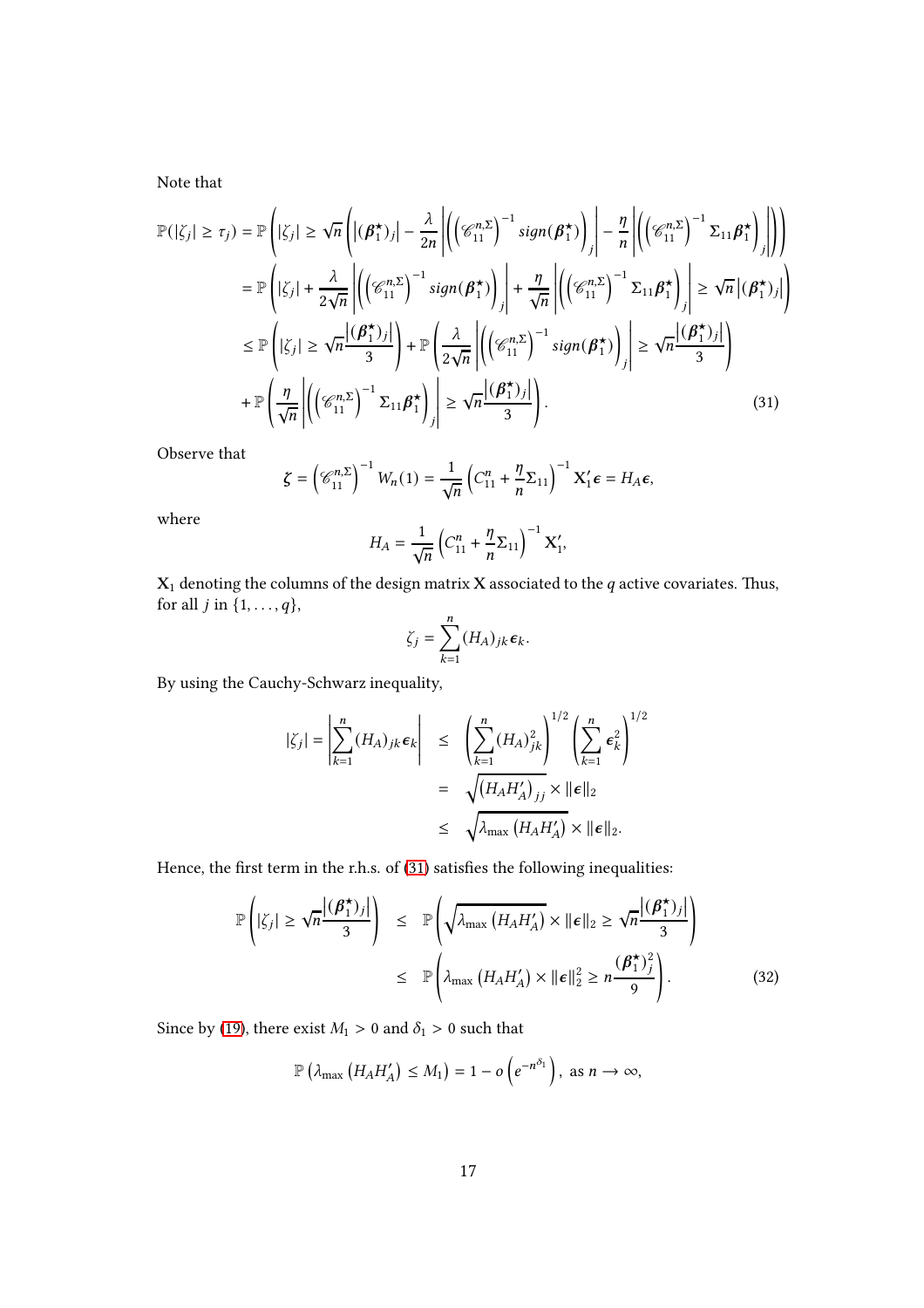we have:

$$
\mathbb{P}\left(\lambda_{\max}\left(H_A H'_A\right) \times \|\boldsymbol{\epsilon}\|_2^2 \geq n \frac{(\boldsymbol{\beta}_1^{\star})_j^2}{9}\right) \leq \mathbb{P}\left(\|\boldsymbol{\epsilon}\|_2^2 \geq n \frac{(\boldsymbol{\beta}_1^{\star})_j^2}{9M_1}\right) + \mathbb{P}\left(\lambda_{\max}\left(H_A H'_A\right) > M_1\right)
$$

$$
\leq \mathbb{P}\left(\frac{\|\boldsymbol{\epsilon}\|_2^2}{\sigma^2} \geq \frac{n \boldsymbol{\beta}_{\min}^2}{9M_1 \sigma^2}\right) + o\left(e^{-n^{\delta_1}}\right).
$$

Using that  $\frac{\|\boldsymbol{\epsilon}\|_2^2}{2}$  $\frac{\mathbf{c}_{12}}{\sigma^2} \sim \chi^2(n)$ , we get, by Lemma 1 of [\[29](#page-22-3)], that

$$
\mathbb{P}\left(\lambda_{\max}\left(H_A H'_A\right) \times \|\boldsymbol{\epsilon}\|_2^2 \ge n \frac{(\boldsymbol{\beta}_1^{\star})_j^2}{9}\right) \le \exp\left(-\frac{t}{2} + \frac{1}{2}\sqrt{n\left(2t - n\right)}\right) + o\left(e^{-n^{\delta_1}}\right),\tag{33}
$$

since  $t = \frac{n\beta_{\min}^2}{2M}$  $\frac{n\beta_{\min}^2}{9M_1\sigma^2} > \frac{n}{2}$  $\frac{\pi}{2}$  using that  $2{\boldsymbol{\beta}}_{\min}^2$  $\frac{P_{\min}}{9\sigma^2} > M_1$  by [\(15\)](#page-4-5). By putting together Equations [\(32\)](#page-16-1) and [\(33\)](#page-17-0) we get

<span id="page-17-1"></span><span id="page-17-0"></span>
$$
\mathbb{P}\left(|\zeta_j| > \sqrt{n}\frac{|(\boldsymbol{\beta}_1^{\star})_j|}{3}\right) \le \exp\left(-\frac{t}{2} + \frac{1}{2}\sqrt{n(2t - n)}\right) + o\left(e^{-n^{\delta_1}}\right),\tag{34}
$$

I İ ╿ I İ

with  $t = \frac{n\beta_{\min}^2}{2M}$  $\frac{n\beta_{\min}^2}{9M_1\sigma^2} > \frac{n}{2}$  $\frac{1}{2}$ .

Let us now derive an upper bound for the second term in the r.h.s. of [\(31\)](#page-16-0):

$$
\mathbb{P}\left(\frac{\lambda}{2\sqrt{n}}\left|\left(\left(\mathscr{C}_{11}^{n,\Sigma}\right)^{-1}sign(\beta_1^{\star})\right)_j\right| \geq \sqrt{n}\frac{|\left(\beta_1^{\star}\right)_j|}{3}\right).
$$

By using the Cauchy-Schwarz inequality, we get that:

$$
\left| \left( \left( \mathcal{C}_{11}^{n,\Sigma} \right)^{-1} sign(\boldsymbol{\beta}_{1}^{\star}) \right)_{j} \right| = \left| \sum_{k=1}^{q} \left( \left( \mathcal{C}_{11}^{n,\Sigma} \right)^{-1} \right)_{jk} (sign(\boldsymbol{\beta}_{1}^{\star}))_{k}
$$
\n
$$
\leq \sqrt{\sum_{k=1}^{q} \left( \left( \mathcal{C}_{11}^{n,\Sigma} \right)^{-1} \right)_{jk}^{2}} \times \|\text{sign}(\boldsymbol{\beta}_{1}^{\star})\|_{2} \leq \sqrt{\left( \mathcal{C}_{11}^{n,\Sigma} \right)_{jj}^{2}} \times \sqrt{q}
$$
\n
$$
\leq \lambda_{\max} \left( \left( \mathcal{C}_{11}^{n,\Sigma} \right)^{-1} \right) \times \sqrt{q}.
$$

Then,

<span id="page-17-2"></span>
$$
\mathbb{P}\left(\frac{\lambda}{2\sqrt{n}}\left|\left(\left(\mathscr{C}_{11}^{n,\Sigma}\right)^{-1}\operatorname{sign}(\beta_1^{\star})\right)_j\right|\geq \sqrt{n}\frac{|\left(\beta_1^{\star}\right)_j|}{3}\right)
$$
\n
$$
\leq \mathbb{P}\left(\frac{\lambda}{2}\sqrt{\frac{q}{n}}\lambda_{\max}\left(\left(\mathscr{C}_{11}^{n,\Sigma}\right)^{-1}\right)\geq \sqrt{n}\frac{|\left(\beta_1^{\star}\right)_j|}{3}\right)
$$
\n
$$
\leq \mathbb{P}\left(\lambda_{\max}\left(\left(\mathscr{C}_{11}^{n,\Sigma}\right)^{-1}\right)\geq \frac{2n}{3\lambda\sqrt{q}}\left| \left(\beta_1^{\star}\right)_j\right|\right)
$$
\n
$$
\leq \mathbb{P}\left(\lambda_{\max}\left(\left(\mathscr{C}_{11}^{n,\Sigma}\right)^{-1}\right)\geq \frac{2n}{3\lambda\sqrt{q}}\beta_{\min}\right)=o\left(e^{-n^{\delta_2}}\right), \text{ as } n\to\infty,
$$
\n(35)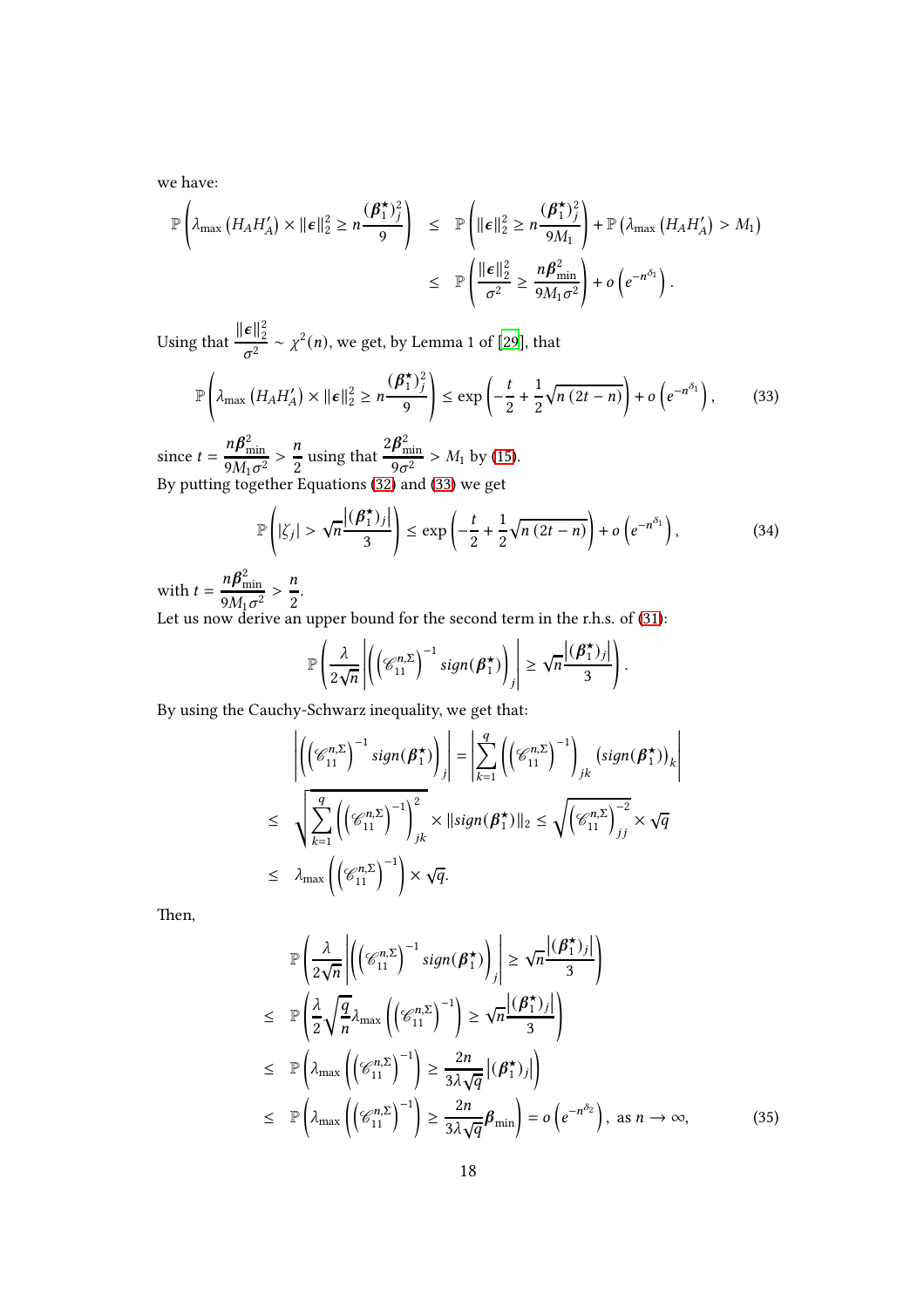since  $\frac{2n}{2}$  $\frac{2n}{3\lambda\sqrt{q}}$  $\beta_{\min} > M_2$  by [\(16\)](#page-4-3). Let us now derive an upper bound for the third term in the r.h.s. of  $(31)$ :

$$
\mathbb{P}\left(\frac{\eta}{\sqrt{n}}\left|\left(\left(\mathscr{C}_{11}^{n,\Sigma}\right)^{-1}\Sigma_{11}\beta_1^{\star}\right)_j\right|>\sqrt{n}\frac{|\left(\beta_1^{\star}\right)_j|}{3}\right).
$$

We have

$$
\left| \left( \left( \mathcal{C}_{11}^{n,\Sigma} \right)^{-1} \Sigma_{11} \beta_{1}^{\star} \right)_{j} \right| = \left| \sum_{k=1}^{q} \left( \left( \mathcal{C}_{11}^{n,\Sigma} \right)^{-1} \Sigma_{11} \right)_{jk} \left( \beta_{1}^{\star} \right)_{k} \right| \leq \sqrt{\sum_{k=1}^{q} \left( \left( \mathcal{C}_{11}^{n,\Sigma} \right)^{-1} \Sigma_{11} \right)_{jk}} \times \left\| \beta_{1}^{\star} \right\|_{2}
$$
  
 
$$
\leq \sqrt{\lambda_{\max} \left( \left( \mathcal{C}_{11}^{n,\Sigma} \right)^{-1} \Sigma_{11}^{2} \left( \mathcal{C}_{11}^{n,\Sigma} \right)^{-1} \right)} \times \left\| \beta_{1}^{\star} \right\|_{2} \leq \lambda_{\max} \left( \left( \mathcal{C}_{11}^{n,\Sigma} \right)^{-1} \right) \lambda_{\max} \left( \Sigma_{11} \right) \times \left\| \beta_{1}^{\star} \right\|_{2} .
$$

Thus,

<span id="page-18-0"></span>
$$
\mathbb{P}\left(\frac{\eta}{\sqrt{n}}\left|\left(\left(\mathscr{C}_{11}^{n,\Sigma}\right)^{-1}\Sigma_{11}\beta_{1}^{\star}\right)_{j}\right| \geq \sqrt{n}\frac{|\left(\beta_{1}^{\star}\right)_{j}|}{3}\right)
$$
\n
$$
\leq \mathbb{P}\left(\frac{\eta}{\sqrt{n}}\lambda_{\max}\left(\left(\mathscr{C}_{11}^{n,\Sigma}\right)^{-1}\right)\lambda_{\max}\left(\Sigma_{11}\right)\left\|\beta_{1}^{\star}\right\|_{2} \geq \sqrt{n}\frac{\left|\left(\beta_{1}^{\star}\right)_{j}\right|}{3}\right)
$$
\n
$$
\leq \mathbb{P}\left(\lambda_{\max}\left(\left(\mathscr{C}_{11}^{n,\Sigma}\right)^{-1}\right) \geq \frac{n\beta_{\min}}{3\eta\left\|\beta_{1}^{\star}\right\|_{2}\lambda_{\max}\left(\Sigma_{11}\right)}\right) = o\left(e^{-n^{\delta_{2}}}\right), \text{ as } n \to \infty, \quad (36)
$$

since  $\frac{n\beta_{\min}}{n}$  $3\eta \|\boldsymbol{\beta}_1^{\star}$  $\frac{\star}{1}$ ||<sub>2</sub>  $\lambda_{\text{max}}(\Sigma_{11})$  $> M_2$  by [\(18\)](#page-4-7). By putting together Equations [\(34\)](#page-17-1), [\(35\)](#page-17-2) and [\(36\)](#page-18-0), we get:

<span id="page-18-1"></span>
$$
\mathbb{P}\left(A_n^c\right) \leq q \exp\left[-\frac{n}{2}\left(\kappa - \sqrt{2\kappa - 1}\right)\right] + q \times o\left(e^{-n^{\delta_1}}\right) + 2q \times o\left(e^{-n^{\delta_2}}\right),\tag{37}
$$

with  $\kappa = \frac{\beta_{\min}^2}{2M}$  $\frac{\beta_{\min}^2}{9M_1\sigma^2}$ . Note that  $\kappa - \sqrt{2\kappa - 1} > 0$  since  $\kappa = \frac{\beta_{\min}^2}{9M_1\sigma}$  $\frac{\mu_{\text{min}}}{9M_1\sigma^2} > 1$  by [\(15\)](#page-4-5). Equation [\(37\)](#page-18-1) then implies that

$$
\mathbb{P}\left(A_n^c\right) \to 0 \text{ as } n \to \infty.
$$

Let us now prove that  $\mathbb{P}\left(B_n^c\right) \to 0$  as  $n \to \infty$ . Recall that

$$
B_n := \left\{ \left| \mathcal{C}_{21}^{n,\Sigma} \left( \mathcal{C}_{11}^{n,\Sigma} \right)^{-1} W_n(1) - W_n(2) \right| \leq \frac{\lambda}{2\sqrt{n}} - \frac{\lambda}{2\sqrt{n}} \left| \mathcal{C}_{21}^{n,\Sigma} \left( \mathcal{C}_{11}^{n,\Sigma} \right)^{-1} \left( sign(\beta_1^{\star}) + \frac{2\eta}{\lambda} \Sigma_{11} \beta_1^{\star} \right) - \frac{2\eta}{\lambda} \Sigma_{21} \beta_1^{\star} \right| \right\}.
$$

Let

$$
\boldsymbol{\psi} = \mathcal{C}_{21}^{n,\Sigma} \left( \mathcal{C}_{11}^{n,\Sigma} \right)^{-1} W_n(1) - W_n(2) = \frac{1}{\sqrt{n}} \left( \mathcal{C}_{21}^{n,\Sigma} \left( \mathcal{C}_{11}^{n,\Sigma} \right)^{-1} \mathbf{X}_1' - \mathbf{X}_2' \right) \boldsymbol{\epsilon} =: H_B \boldsymbol{\epsilon}
$$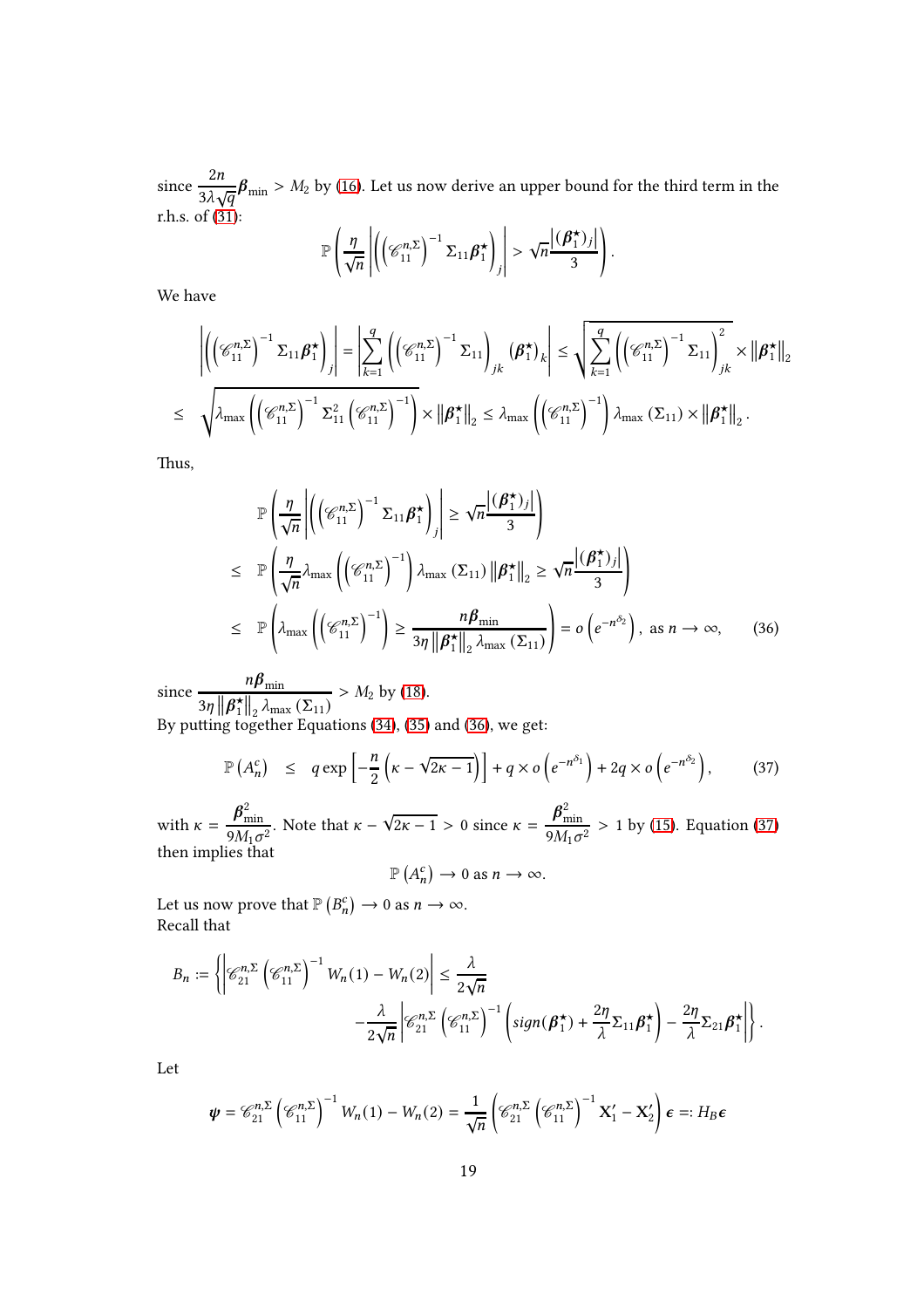and

$$
\mu = \frac{\lambda}{2\sqrt{n}} - \frac{\lambda}{2\sqrt{n}} \left| \mathcal{C}_{21}^{n,\Sigma} \left( \mathcal{C}_{11}^{n,\Sigma} \right)^{-1} \left( sign(\boldsymbol{\beta}_1^{\star}) + \frac{2\eta}{\lambda} \Sigma_{11} \boldsymbol{\beta}_1^{\star} \right) - \frac{2\eta}{\lambda} \Sigma_{21} \boldsymbol{\beta}_1^{\star} \right|.
$$

Then,

<span id="page-19-0"></span>
$$
\mathbb{P}(B_n^c) = \mathbb{P}(\exists j, |\psi_j| > \mu_j) \le \sum_{j=q+1}^p \mathbb{P}(|\psi_j| > \mu_j).
$$

By using the Cauchy-Schwarz inequality, we get that:

$$
|\psi_j| = \left| \sum_{k=1}^n (H_B)_{jk} \epsilon_k \right| \le \left( \sum_{k=1}^n (H_B)_{jk}^2 \right)^{1/2} \times ||\epsilon||_2 = \sqrt{\left( H_B H_B' \right)_{jj}} \times ||\epsilon||_2 \le \sqrt{\lambda_{\max} (H_B H_B')} \times ||\epsilon||_2,
$$
\n(38)

where

$$
H_B H'_B = \mathcal{C}_{21}^{n,\Sigma} \left( \mathcal{C}_{11}^{n,\Sigma} \right)^{-1} C_{11}^n \left( \mathcal{C}_{11}^{n,\Sigma} \right)^{-1} \mathcal{C}_{12}^{n,\Sigma} - \mathcal{C}_{21}^{n,\Sigma} \left( \mathcal{C}_{11}^{n,\Sigma} \right)^{-1} C_{12}^n - C_{21}^n \left( \mathcal{C}_{11}^{n,\Sigma} \right)^{-1} \mathcal{C}_{12}^{n,\Sigma} + C_{22}^n.
$$

By [\(21\)](#page-5-4), there exist  $M_3 > 0$  and  $\delta_3 > 0$  such that

$$
\mathbb{P}\left(\lambda_{\max}\left(H_B H'_B\right) \leq M_3\right) = 1 - o\left(e^{-n^{\delta_3}}\right), \text{ as } n \to \infty.
$$

By the GIC condition [\(12\)](#page-3-0), there exist  $\alpha > 0$  and  $\delta_4 > 0$  such that for all j,

$$
\mathbb{P}\left(\left|\mathscr{C}_{21}^{n,\Sigma}\left(\mathscr{C}_{11}^{n,\Sigma}\right)^{-1}\left(\text{sign}(\beta_1^{\star})+\frac{2\eta}{\lambda}\Sigma_{11}\beta_1^{\star}\right)-\frac{2\eta}{\lambda}\Sigma_{21}\beta_1^{\star}\right|\leq 1-\alpha\right)=1-o\left(e^{-n^{\delta_4}}\right).
$$

Thus, we get that:

<span id="page-19-1"></span>
$$
\mathbb{P}(B_n^c) \leq \sum_{j=q+1}^p \mathbb{P}(|\psi_j| > \mu_j)
$$
\n
$$
\leq \sum_{j=q+1}^p \mathbb{P}(|\psi_j| > \frac{\lambda \alpha}{2\sqrt{n}}) + (p-q) o(e^{-n^{\delta_4}})
$$
\n
$$
\leq \sum_{j=q+1}^p \mathbb{P}(\sqrt{\lambda_{\max}(H_B H_B')} \times ||\epsilon||_2 > \frac{\lambda \alpha}{2\sqrt{n}}) + (p-q) o(e^{-n^{\delta_4}}), \text{ using Equation (38)}
$$
\n
$$
\leq \sum_{j=q+1}^p \mathbb{P}(\lambda_{\max}(H_B H_B') \times ||\epsilon||_2^2 > \frac{\lambda^2 \alpha^2}{4n}) + (p-q) o(e^{-n^{\delta_4}})
$$
\n
$$
\leq \sum_{j=q+1}^p \mathbb{P}(\frac{||\epsilon||_2^2}{\sigma^2} > \frac{\lambda^2 \alpha^2}{4nM_3 \sigma^2}) + (p-q) o(e^{-n^{\delta_3}}) + (p-q) o(e^{-n^{\delta_4}})
$$
\n
$$
\leq (p-q) \exp\left(-\frac{s}{2} + \frac{1}{2}\sqrt{n(2s-n)}\right) + (p-q) o(e^{-n^{\delta_3}}) + (p-q) o(e^{-n^{\delta_4}})
$$
\n
$$
\leq (p-q) \exp\left(-\frac{n}{2}\left(\frac{s}{n} - \sqrt{2\frac{s}{n} - 1}\right)\right) + (p-q) o(e^{-n^{\delta_3}}) + (p-q) o(e^{-n^{\delta_4}})
$$
\n
$$
\leq (p-q) \exp\left(-\frac{n}{2}\right) + (p-q) o(e^{-n^{\delta_3}}) + (p-q) o(e^{-n^{\delta_4}})
$$
\n
$$
\leq (p-q) \exp\left(-\frac{n}{2}\right) + (p-q) o(e^{-n^{\delta_3}}) + (p-q) o(e^{-n^{\delta_4}})
$$
\n(39)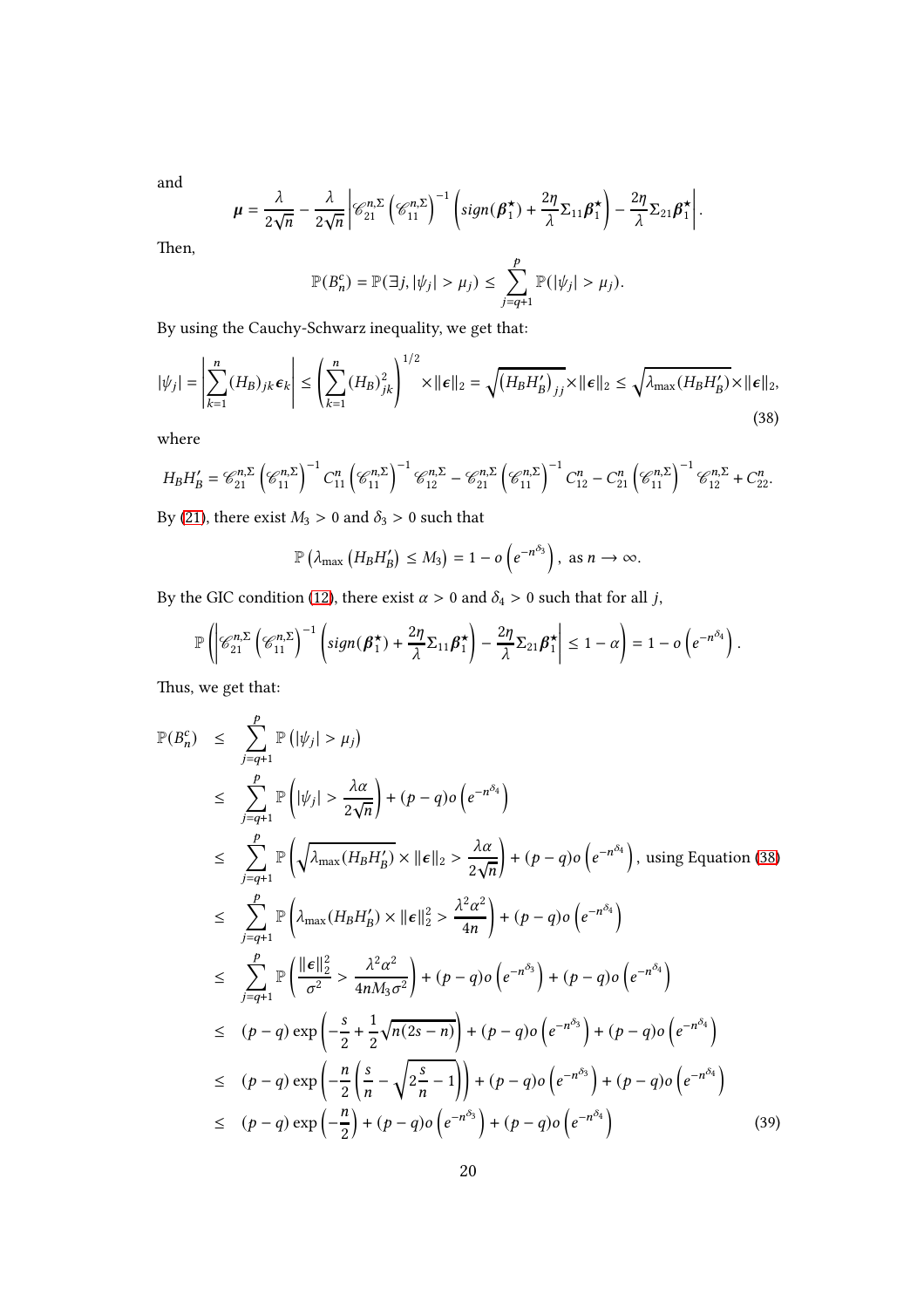with  $\frac{s}{n}$  $=\frac{\lambda^2\alpha^2}{\lambda^2}$  $\frac{\lambda^2 \alpha^2}{4n^2 M_3 \sigma^2}$  since  $\frac{\lambda^2 \alpha^2}{4n^2 M_3}$  $\frac{\lambda^2 \alpha^2}{4n^2 M_3 \sigma^2} \ge 2 + \sqrt{2}$  by [\(17\)](#page-4-4). Finally, Equation [\(39\)](#page-19-1) implies that

$$
\mathbb{P}(B_n^c) \to 0, \text{ as } n \to \infty,
$$

which concludes the proof.

### References

- <span id="page-20-0"></span>[1] Jinzhu Jia and B. Yu. On model selection consistency of the elastic net when  $p \gg n$ . Statistica Sinica, 20, 04 2010.
- <span id="page-20-1"></span>[2] Wenbin Lu, Hao Zhang, and Donglin Zeng. Variable selection for optimal treatment decision. Statistical methods in medical research, 22, 11 2011.
- <span id="page-20-2"></span>[3] Lacey Gunter, Ji Zhu, and Susan Murphy. Variable selection for qualitative interactions in personalized medicine while controlling the family-wise error rate. Journal of biopharmaceutical statistics, 21(6):1063–1078, 2011.
- <span id="page-20-3"></span>[4] Xuemin Gu, Guosheng Yin, and J Jack Lee. Bayesian two-step lasso strategy for biomarker selection in personalized medicine development for time-to-event endpoints. Contemporary clinical trials, 36(2):642–650, 2013.
- <span id="page-20-4"></span>[5] Wencan Zhu, Céline Lévy-Leduc, and Nils Ternès. A variable selection approach for highly correlated predictors in high-dimensional genomic data. Bioinformatics, 2021. doi: 10.1093/bioinformatics/btab114. Epub ahead of print. PMID: 33617644.
- <span id="page-20-5"></span>[6] Zeynep Tufekci. Big questions for social media big data: Representativeness, validity and other methodological pitfalls. Proceedings of the 8th International Conference on Weblogs and Social Media, ICWSM 2014, 03 2014.
- <span id="page-20-6"></span>[7] Huijie Lin, Jia Jia, Liqiang Nie, Guangyao Shen, and Tat-Seng Chua. What does social media say about your stress?. In IJCAI, pages 3775–3781, 2016.
- <span id="page-20-7"></span>[8] Theodore S Tomeny, Christopher J Vargo, and Sherine El-Toukhy. Geographic and demographic correlates of autism-related anti-vaccine beliefs on twitter, 2009-15. Social science & medicine, 191:168–175, 2017.
- <span id="page-20-8"></span>[9] Georgios Sermpinis, Serafeim Tsoukas, and Ping Zhang. Modelling market implied ratings using lasso variable selection techniques. Journal of Empirical Finance, 48:19– 35, 2018.
- <span id="page-20-9"></span>[10] Alessandra Amendola, Francesco Giordano, Maria Parrella, and Marialuisa Restaino. Variable selection in high-dimensional regression: A nonparametric procedure for business failure prediction. Applied Stochastic Models in Business and Industry, 33, 02 2017.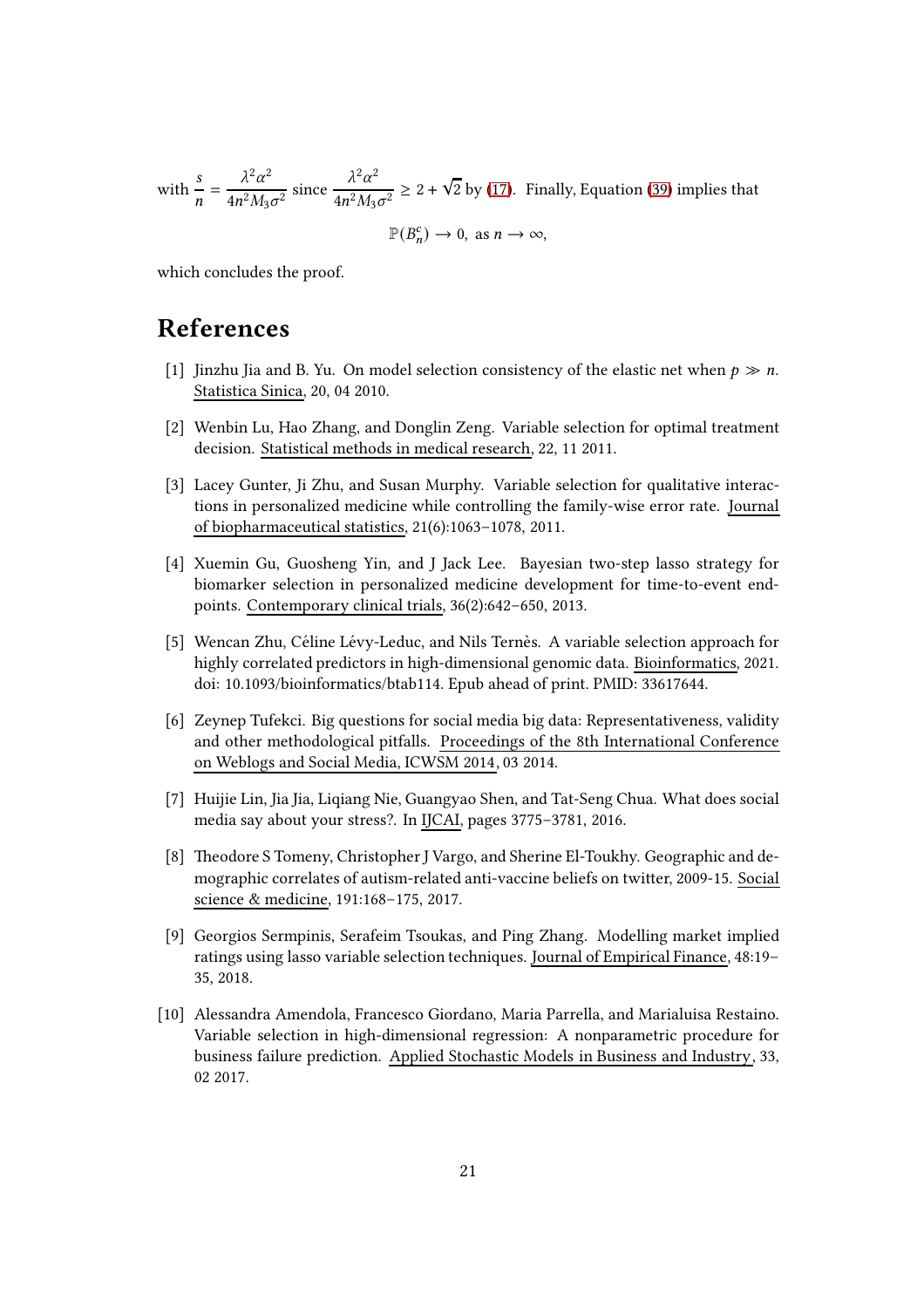- <span id="page-21-0"></span>[11] Bartosz Uniejewski, Grzegorz Marcjasz, and Rafał Weron. Understanding intraday electricity markets: Variable selection and very short-term price forecasting using lasso. International Journal of Forecasting, 35(4):1533–1547, 2019.
- <span id="page-21-1"></span>[12] Norman R Draper and Harry Smith. Applied regression analysis, volume 326. John Wiley & Sons, 1998.
- <span id="page-21-2"></span>[13] Peter J Bickel, Bo Li, Alexandre B Tsybakov, Sara A van de Geer, Bin Yu, Teófilo Valdés, Carlos Rivero, Jianqing Fan, and Aad van der Vaart. Regularization in statistics. Test, 15(2):271–344, 2006.
- <span id="page-21-3"></span>[14] Hirotogu Akaike. Information theory and an extension of the maximum likelihood principle. In Selected papers of hirotugu akaike, pages 199–213. Springer, 1998.
- <span id="page-21-4"></span>[15] Gideon Schwarz et al. Estimating the dimension of a model. Annals of statistics, 6(2):461–464, 1978.
- <span id="page-21-5"></span>[16] William J Welch. Algorithmic complexity: three np-hard problems in computational statistics. Journal of Statistical Computation and Simulation, 15(1):17–25, 1982.
- <span id="page-21-6"></span>[17] Leo Breiman et al. Heuristics of instability and stabilization in model selection. Annals of Statistics, 24(6):2350–2383, 1996.
- <span id="page-21-7"></span>[18] Robert Tibshirani. Regression shrinkage and selection via the lasso. Journal of the Royal Statistical Society: Series B (Methodological), 58:267–288, 01 1996.
- <span id="page-21-8"></span>[19] Trevor Hastie, Robert Tibshirani, and Martin Wainwright. Statistical Learning with Sparsity: The Lasso and Generalizations. CRC Press, Boca Raton, 05 2015.
- <span id="page-21-9"></span>[20] Hui Zou and Trevor Hastie. Regularization and variable selection via the elastic net. Journal of the Royal Statistical Society Series B, 67:768–768, 02 2005.
- <span id="page-21-10"></span>[21] Tong Tong Wu, Yi Fang Chen, Trevor Hastie, Eric Sobel, and Kenneth Lange. Genomewide association analysis by lasso penalized logistic regression. Bioinformatics, 25(6):714–721, 01 2009.
- <span id="page-21-11"></span>[22] Peng Zhao and B. Yu. On model selection consistency of lasso. Journal of Machine Learning Research, 7:2541–2563, 12 2006.
- <span id="page-21-12"></span>[23] Martin J Wainwright. Sharp thresholds for high-dimensional and noisy sparsity recovery using l1-constrained quadratic programming (lasso). IEEE transactions on information theory, 55(5):2183–2202, 2009.
- <span id="page-21-13"></span>[24] Ming Yuan and Yi Lin. On the nonnegative garrote estimator. Journal of the Royal Statistical Society Series B, 69:143–161, 04 2007.
- <span id="page-21-14"></span>[25] Fei Xue and Annie Qu. Variable selection for highly correlated predictors. arXiv preprint [arXiv:1709.04840,](http://arxiv.org/abs/1709.04840) 2017.